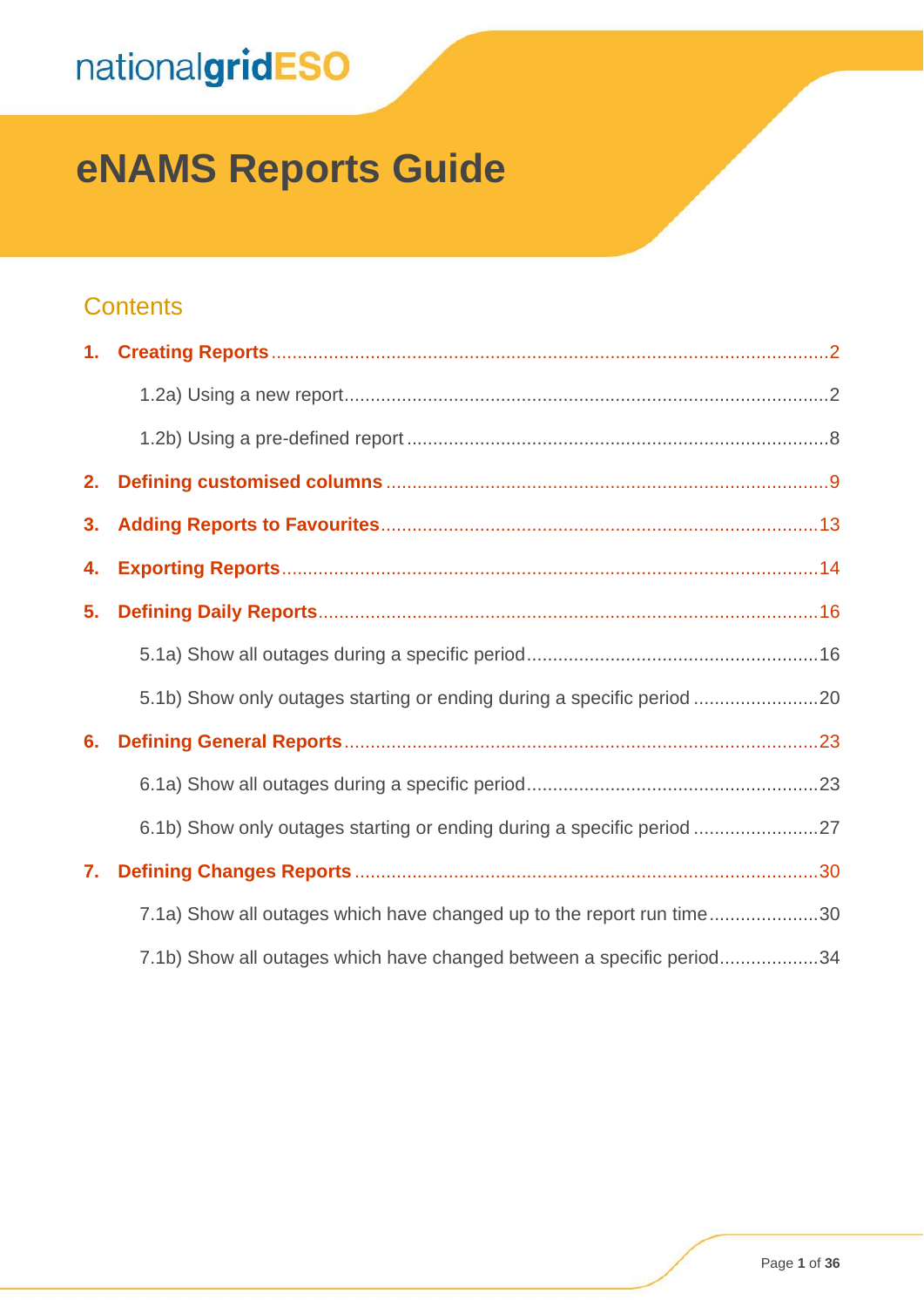#### <span id="page-1-0"></span>**1. Creating Reports**

**1)** To create your own reports in eNAMS, first navigate to the "Reports" tab in eNAMS:

| $eNAMS$ PLDs $\vee$ Basic Data Outages Reports $\vee$ |  |  |  |
|-------------------------------------------------------|--|--|--|
|                                                       |  |  |  |

- **2)** There are now two options:
	- **a)** A new report can be created and defined
	- **b)** A pre-defined report can be saved under a new name and modified

<span id="page-1-1"></span>

| 1.2a) Using a new report                                                     |            |                                 |      |  |  |  |
|------------------------------------------------------------------------------|------------|---------------------------------|------|--|--|--|
| To define your own Report, click on <b>New Report</b> from the Reports page: |            |                                 |      |  |  |  |
|                                                                              |            |                                 |      |  |  |  |
| Q Search all reports                                                         | New Report | New Report (Salesforce Classic) | তি ⊤ |  |  |  |

• A page will pop-up to enable you to choose the Report Type:

| Choose Report Type              |                                                              |  |  |  |  |
|---------------------------------|--------------------------------------------------------------|--|--|--|--|
| All                             | Q Search Report Types                                        |  |  |  |  |
| <b>Accounts &amp; Contacts</b>  | ۸<br><b>Accounts</b>                                         |  |  |  |  |
| <b>Customer Support Reports</b> | <b>Contacts &amp; Accounts</b>                               |  |  |  |  |
| <b>Activities</b>               | <b>Accounts with Related Stakeholders</b>                    |  |  |  |  |
| <b>Administrative Reports</b>   | <b>Account with Account Teams</b>                            |  |  |  |  |
| <b>Other Reports</b>            | <b>Accounts with Contact Roles</b>                           |  |  |  |  |
|                                 | Accounts with Child Affected User Accounts                   |  |  |  |  |
|                                 | <b>Account History</b>                                       |  |  |  |  |
|                                 | <b>Contact History</b>                                       |  |  |  |  |
|                                 | Accounts with Jobs with Quote Financial Summary              |  |  |  |  |
|                                 | Accounts with Jobs with Variations                           |  |  |  |  |
|                                 | Contacts & Accounts                                          |  |  |  |  |
|                                 | AR_Accounts_BU_Accounts_Contacts<br>$\overline{\phantom{a}}$ |  |  |  |  |
|                                 | Continue<br>Cancel                                           |  |  |  |  |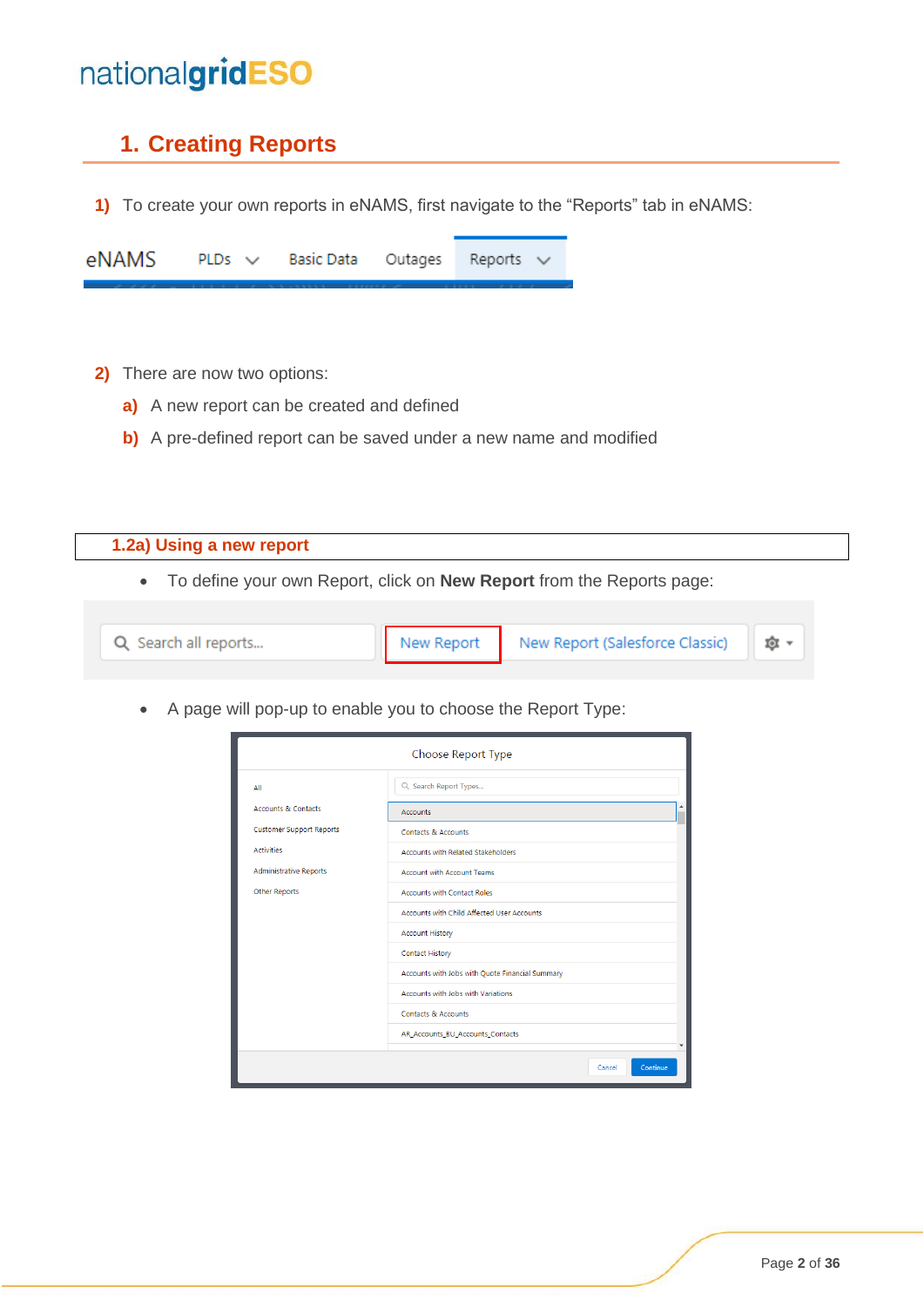- This allows you to search and select the area of eNAMS which your Report will look in.
- Most commonly, **Outages** will be selected as the Report Type:

| outages                                                     |
|-------------------------------------------------------------|
| Activities with Asset Outages                               |
| Activities with Outages                                     |
| Activities with Substation Outages                          |
| Assets (Plant and Apparatus) with Asset Outages and Outages |
| Locations with Substation Outages and Outages               |
| Outages                                                     |
| Outages with Basic Outage Cloned From                       |

• Once chosen, click **Continue** in the bottom right-hand corner:



• You will automatically be taken to the **Edit** page of the new report. To define the report and filters, first click on **Outline**:

| <b>REPORT ▼</b><br>New Outages Report ✔<br>Outages |                                                   |                                    |  |  |  |  |  |
|----------------------------------------------------|---------------------------------------------------|------------------------------------|--|--|--|--|--|
|                                                    | $\equiv$ Outline                                  | $\blacktriangledown$ Filters $(1)$ |  |  |  |  |  |
| Fields                                             | <b>Groups</b><br><b>E</b> GROUP ROWS<br>Add group |                                    |  |  |  |  |  |

*Note: Once a report has been saved and you navigate back to it by selecting the report name, you will be taken to the Run view. Select Edit in the top right-hand corner to modify the report. Filter values can be updated in the Run view by selecting the filter symbol:*

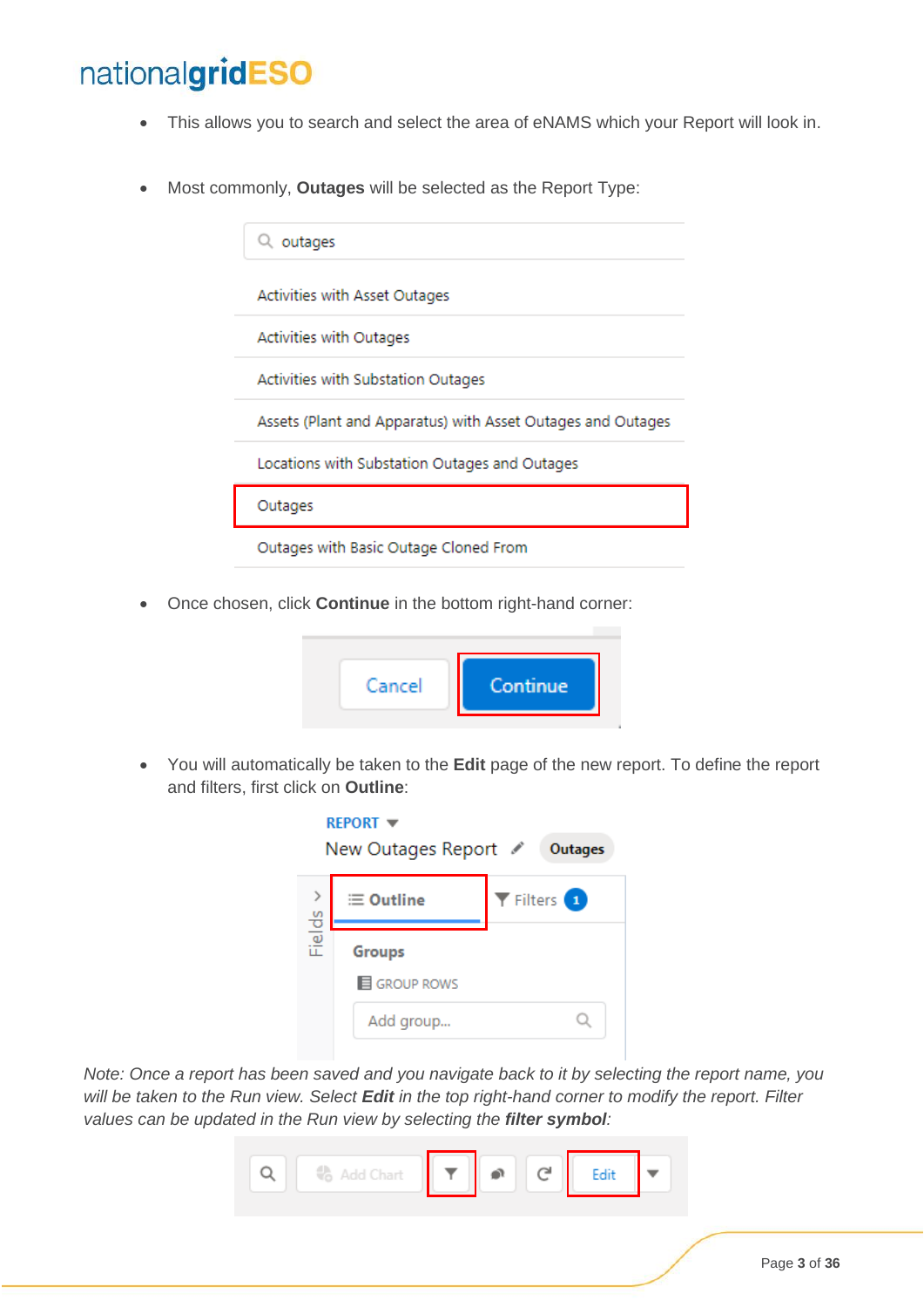• Under **Columns**, define each column which you would like to see in the Report by searching for the field name (Outage Number is automatically defined for you when the 'Outage' report type is chosen):

| Columns               |  |
|-----------------------|--|
| Add column            |  |
| Outage: Outage Number |  |

• The suggested columns for the standard reports are as below. The order of the columns can easily be changed by dragging the corresponding box into the desired position:

| <b>Columns</b>          | ▼ |
|-------------------------|---|
| Add column              | Q |
| Outage: Outage Number   | × |
| TO Outage Reference     | × |
| <b>Status</b>           | × |
| Change Type             | × |
| Circuit Description     | × |
| Additional Description  | × |
| Planned Start Date/Time | × |
| Planned End Date/Time   | × |
| Work Involved           | × |
| <b>Working Time</b>     | × |
| <b>ERTS Summary</b>     | × |
| # In Service            | × |
| Owner                   | × |
| <b>ESO Parties</b>      | × |

• It is recommended that any report which filters the "Status" to include "Initial", "With SO", "Approved", "Rejected" or "Cancelled" should replace the column "Outage: Outage Number" with a customised column field or add in the column "Existing Outage Number". This is due to the fact that outage change requests will display the Change Request Number in the "Outage: Outage Number" field and the actual Outage Number will be displayed in the "Existing Outage Number" field. Refer to section 2 in the report for more detail.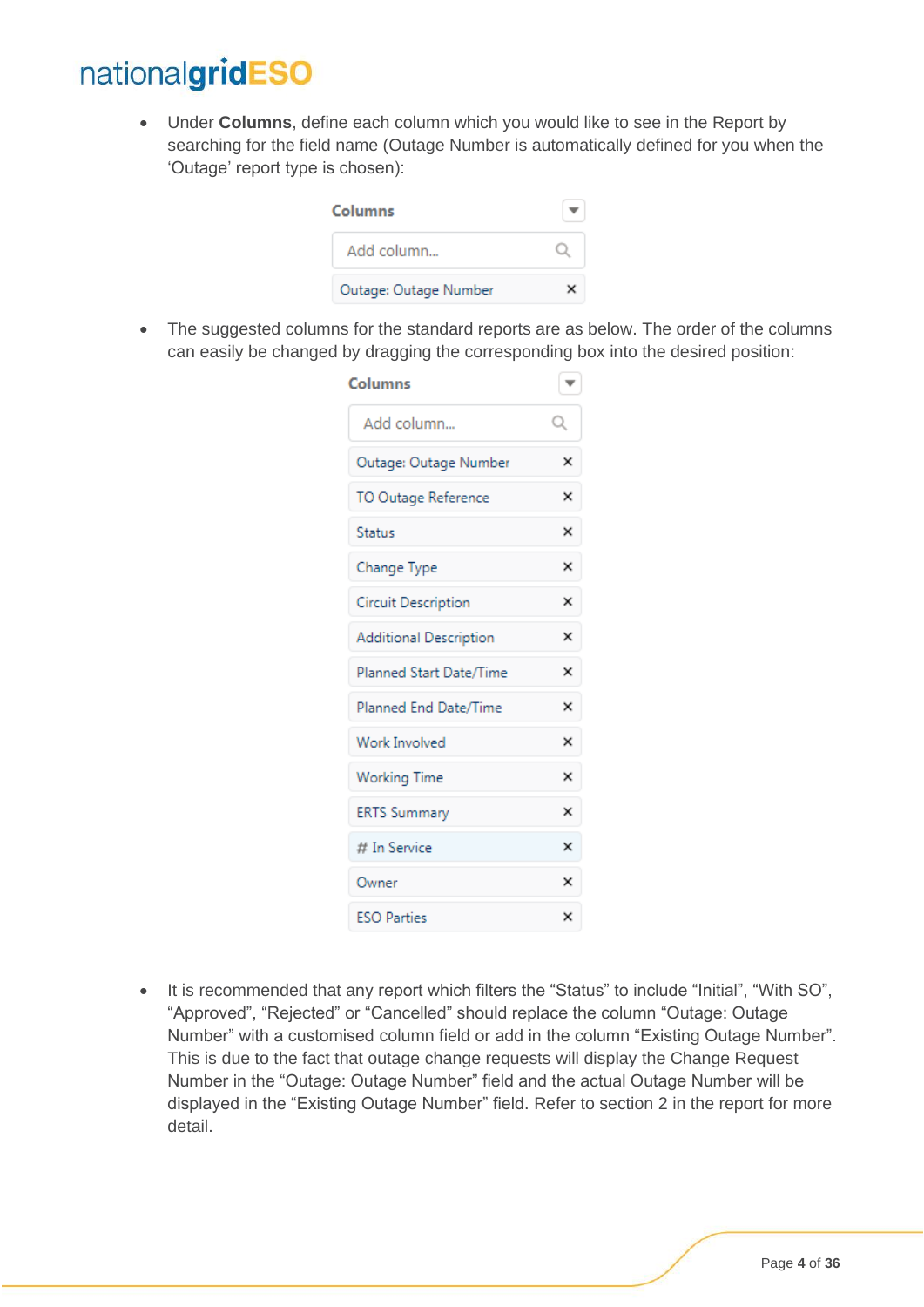• Under **Groups**, you can define which fields to group the rows of the report by, if you wish to do so. For instance, Planned Start Date/Time has been chosen to enable all Outages with the same Planned Start Date/Time to be grouped together (Groups is not expected to be commonly used):



• Next, click on the **Filters** tab and change the **Show Me** field from **My outages** to **All outages**:

|        | <b>REPORT <math>\blacktriangledown</math></b><br>New Outages Report ∕ | Outages                                  |        | <b>REPORT ▼</b><br>New Outages Report / | Outages        |
|--------|-----------------------------------------------------------------------|------------------------------------------|--------|-----------------------------------------|----------------|
|        | $\equiv$ Outline                                                      | $\blacktriangledown$ Filters $\boxed{1}$ |        | $\equiv$ Outline                        | <b>Filters</b> |
| Fields | <b>Filters</b>                                                        |                                          | Fields | <b>Filters</b>                          |                |
|        | Add filter                                                            | Q                                        |        | Add filter                              |                |
|        | Show Me<br>My outages                                                 |                                          |        | Show Me<br>All outages                  |                |
|        | <b>Actual End Date</b><br>All Time                                    |                                          |        | <b>Actual End Date</b><br>All Time      |                |

- You may now add any number of filters by searching in the **Add filter** section. For example, Status can be chosen so that the report only displays outages with the selected statuses (e.g. Planned).
- Filter logic will need be added to ensure the report displays the results required:

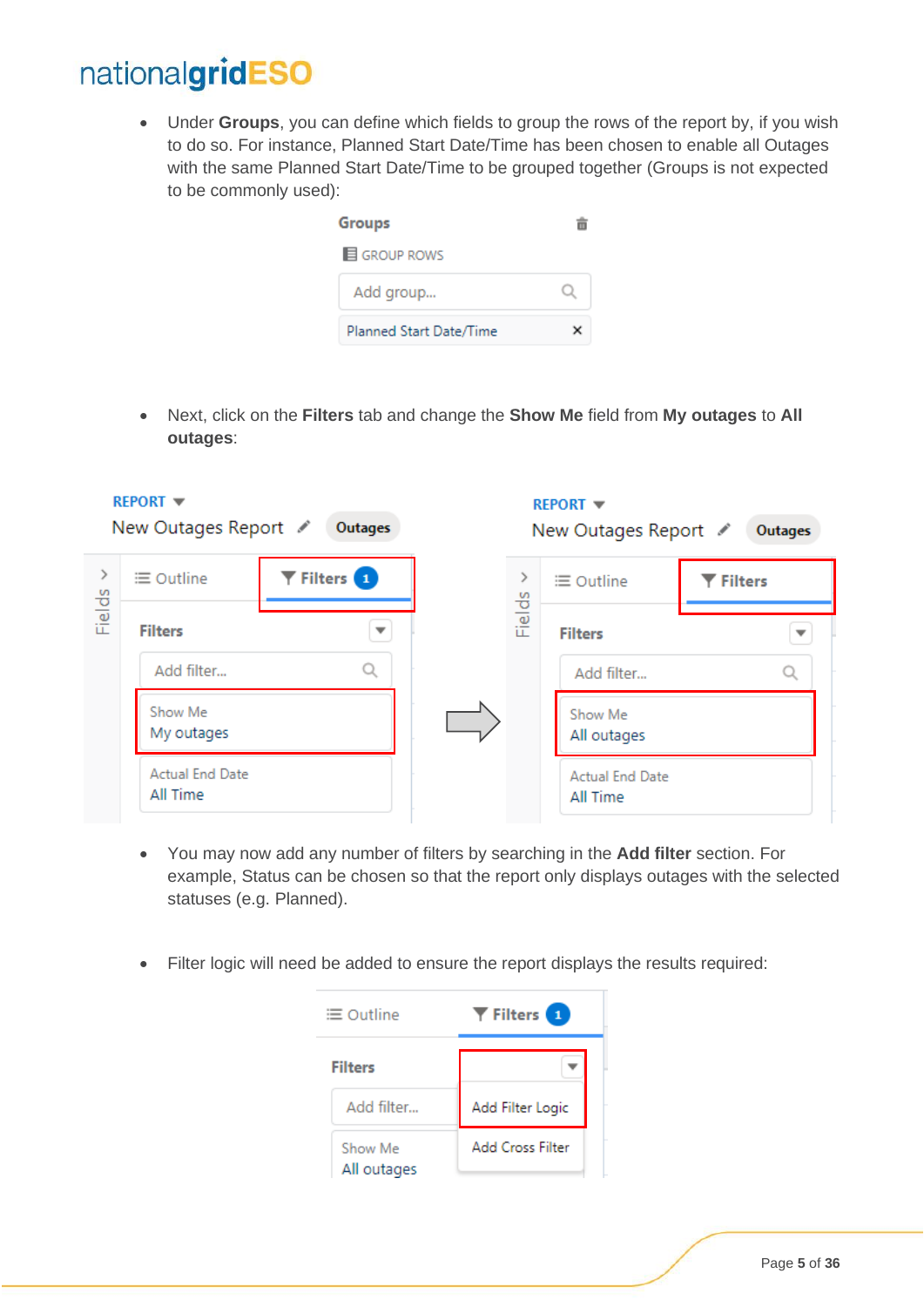• When defining your report, it is recommended that the **Update Preview Automatically**  button is checked (located at the top right-hand corner of the report). This will automatically update the report view to allow you to preview the report layout and results prior to clicking **Run**:

| Save & Run | Save | Close                                             | Run |  |
|------------|------|---------------------------------------------------|-----|--|
|            |      | Update Preview Automatically $\blacktriangledown$ |     |  |

- After defining the Report, you can either select **Run, Save** or **Save & Run** in the top right-hand corner of the page.
	- ➢ Selecting **Run** will take you to a new display page of your report. To save from here, you will need to select the dropdown arrow next to **Edit** and select **Save**:



➢ Selecting **Save** or **Save & Run** will generate a pop-up box titled **Save Report** which is where you can name the report, enter a report description and choose which folder the report is saved in (some users may not have the permissions to save Reports in certain folders):

|                                     | Save Report |                |
|-------------------------------------|-------------|----------------|
| * Report Name<br>New Outages Report |             |                |
| Report Unique Name                  |             |                |
| New_Outages_Report_RLL              |             |                |
| Report Description                  |             |                |
|                                     |             |                |
|                                     |             |                |
| Folder                              |             |                |
| Private Reports                     |             | Select Folder  |
|                                     |             |                |
|                                     |             | Cancel<br>Save |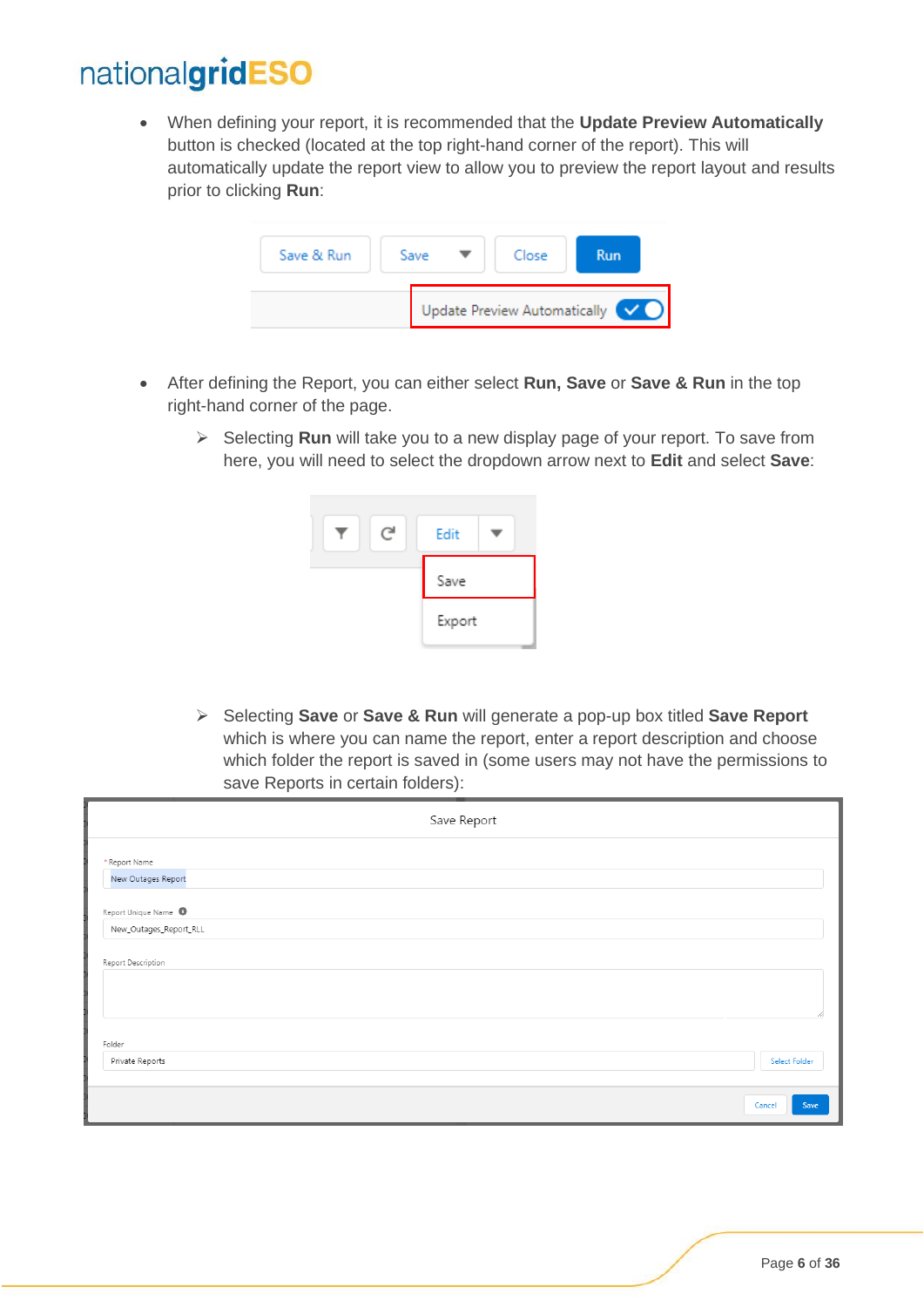• Once the report has been saved, you can navigate back to the report at any time by selecting the folder you saved the report in (e.g. Private Reports):

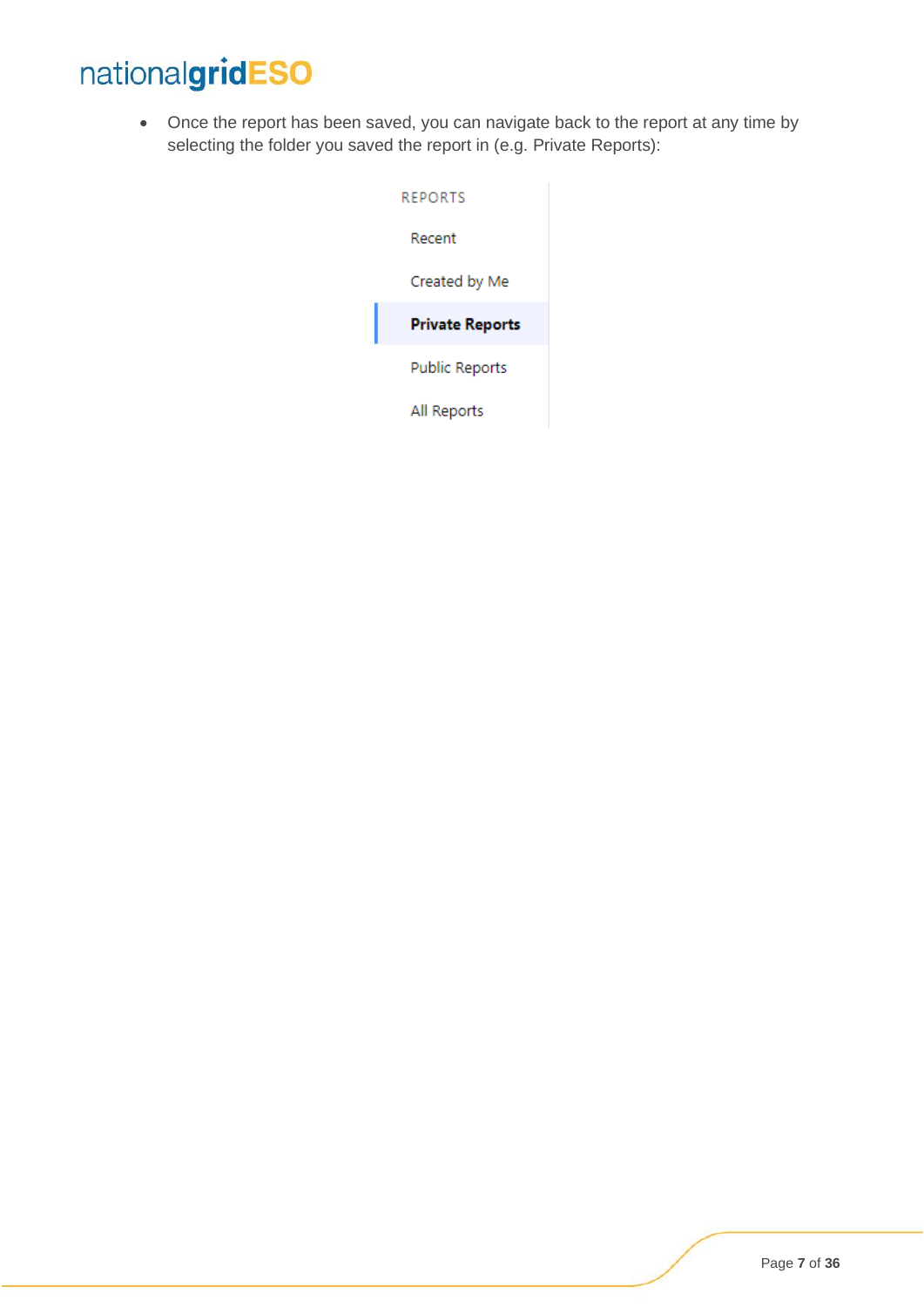#### <span id="page-7-0"></span>**1.2b) Using a pre-defined report**

- To use a pre-defined report to create your own report, first click on the report you wish to use as your template.
- Then select the dropdown arrow next to the **Edit** button at the top right-hand corner of the page and click **Save As**:

|                       |  | C                         | Edit             |  |  |
|-----------------------|--|---------------------------|------------------|--|--|
|                       |  | Edit (Salesforce Classic) |                  |  |  |
|                       |  | Save As                   |                  |  |  |
|                       |  | Save                      |                  |  |  |
| g Time $ \mathbf{v} $ |  | Subscribe                 |                  |  |  |
|                       |  | Export                    |                  |  |  |
| ous                   |  | Delete                    |                  |  |  |
| ous                   |  |                           | Add to Dashboard |  |  |
|                       |  |                           |                  |  |  |

• A pop-up box titled **Save Report As** will then appear, which is where you can name the report, enter a report description and choose which folder the report is saved in (some users may not have the permissions to save Reports in certain folders):

| Save Report As                                          |             |
|---------------------------------------------------------|-------------|
| * Report Name                                           |             |
| Copy of General Report (all outages)                    |             |
| Report Unique Name <sup>O</sup>                         |             |
| Copy_of_General_Report_all_outages_5qv                  |             |
| Report Description                                      |             |
| General report containing all outages in the date range |             |
|                                                         |             |
| Folder                                                  |             |
| Private Reports<br>Select Folder                        |             |
|                                                         |             |
| Cancel                                                  | <b>Save</b> |

- You will then be taken to a new display page of the report.
- From here, select **Edit** to enter the edit mode and modify the report accordingly (e.g. to display new columns or apply new filters as covered in section 1.2a).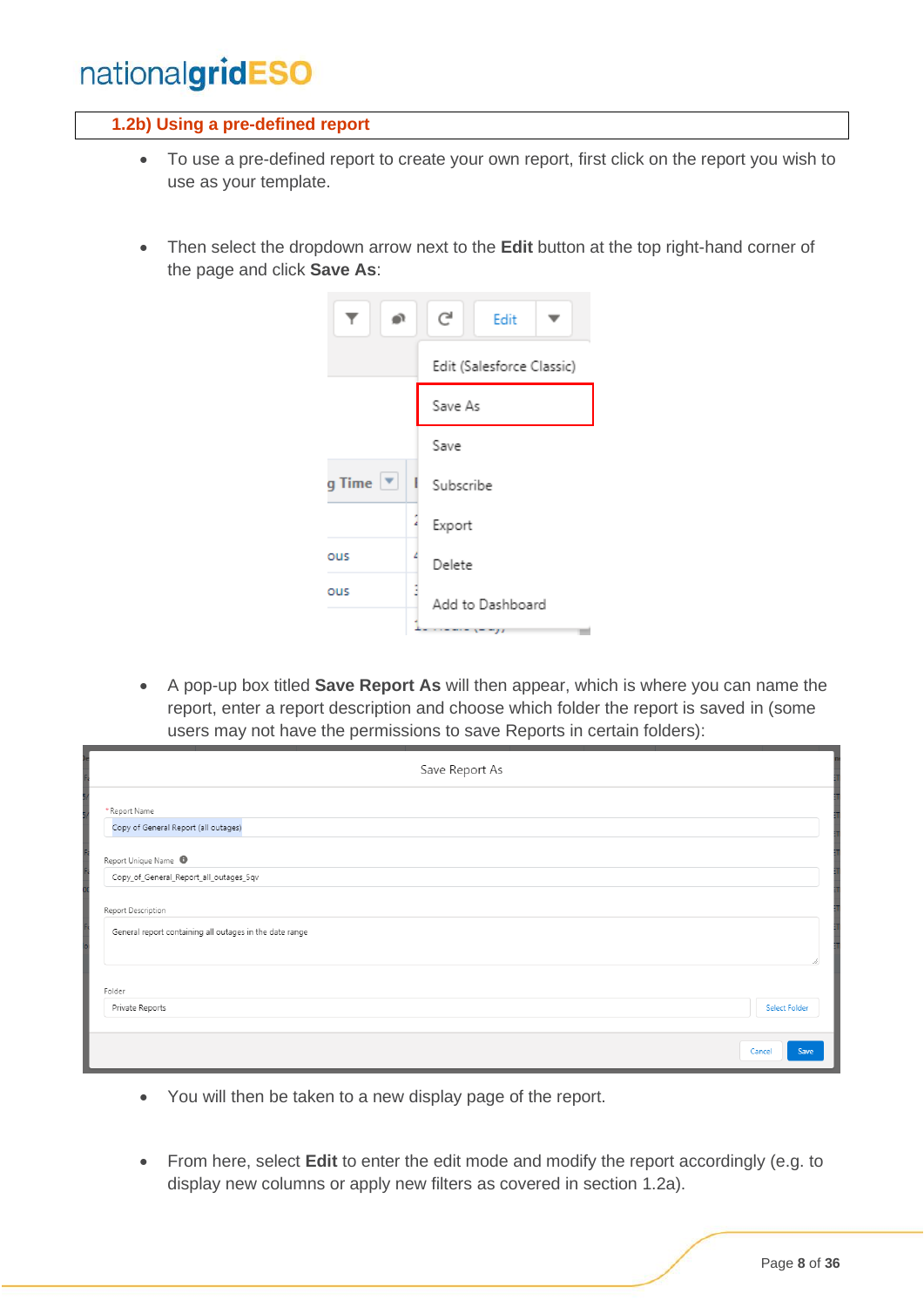#### <span id="page-8-0"></span>**2. Defining customised columns**

- Select the report you wish to modify and enter **Edit** mode.
- Then select the dropdown arrow next to **Columns** on the left-hand side of the page and click **Add Row-Level Formula**:



• This will bring up the below pop-up box:

| <b>Fields</b><br><b>Functions</b>                 | *Column Name              | Description              |                     |
|---------------------------------------------------|---------------------------|--------------------------|---------------------|
| $\hbox{\ensuremath{\mathsf{Q}}}$<br>Search Fields |                           |                          |                     |
|                                                   | Column Name is required.  |                          |                     |
| $\Delta$<br>Outage: Info (128)                    | Formula Output Type       |                          | Decimal Points      |
| A Outage: Outage Number                           | Number                    | $\overline{\phantom{a}}$ | $\overline{2}$<br>▼ |
| ■ Actual End Date                                 |                           |                          |                     |
| Actual End Date/Time                              | * Formula                 |                          |                     |
| <b>iii</b> Actual Start Date                      | $\ddot{}$                 |                          | $Q$ Help            |
| ■ Actual Start Date/Time                          | 1 Type your formula here. |                          |                     |
| A Additional Description                          |                           |                          |                     |
| A Affected User                                   |                           |                          |                     |
| Authorised Person Attendance Date/1               |                           |                          |                     |
| A Basic Group                                     |                           |                          |                     |
| A Basic Outage                                    |                           |                          |                     |
| A Basic Outage Cloned From                        |                           |                          |                     |
| A Basic Outage Code                               |                           |                          |                     |
| A Basic Outage Code                               |                           |                          |                     |
| A Basic Outage Substations                        |                           |                          |                     |
| ■ Basic Outage Valid From Date                    |                           |                          |                     |
| 曲 Basic Outage Valid To Date                      |                           |                          |                     |
| Boundary Transmission Owner                       |                           |                          |                     |
| A Boundary Transmission Owner                     |                           |                          |                     |
| □ Change Code                                     |                           |                          |                     |
| $\overline{\mathbf v}$<br>A Changed By            |                           |                          |                     |
| Insert $\,$ $\,$ $\,$                             | Validate                  |                          |                     |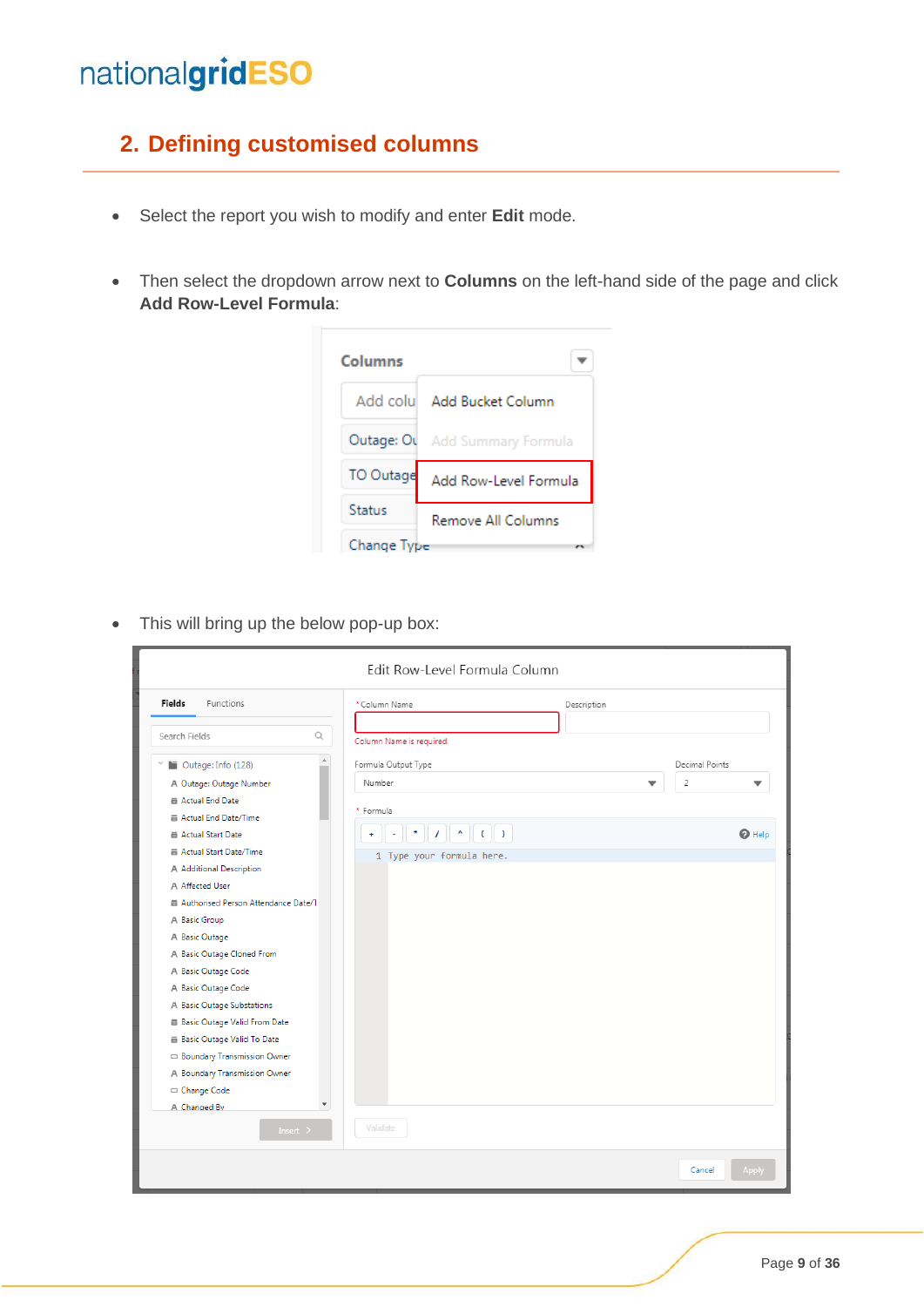- Enter the name you wish the column to have and select the **Formula Output Type** you need.
- Then enter the formula to define the column and press "Validate" to check the formula is correct.
- Finally select "Apply" and the pop-up will disappear to reveal your newly defined column has been added to the report.
- As mentioned in section 1.2a, it is recommended that any report which filters the "Status" to include "Initial", "With SO", "Approved", "Rejected" or "Cancelled" should replace the column "Outage: Outage Number" with a customised column field or add in the column "Existing Outage Number". This is due to the fact that outage change requests will display the Change Request Number in the "Outage: Outage Number" field and the actual Outage Number will be displayed in the "Existing Outage Number" field.
- The **Row-Level Formula Column** data required to ensure the outage number displayed is always the Outage Number (regardless of whether the booking is a change request or not) can be seen below:

|                                                    | Edit Row-Level Formula Column                                                                                    |                        |
|----------------------------------------------------|------------------------------------------------------------------------------------------------------------------|------------------------|
| <b>Fields</b><br><b>Functions</b>                  | Column Name<br>Description<br>Outage Number                                                                      |                        |
| Q<br>Search Fields                                 |                                                                                                                  |                        |
| Á<br>Outage: Info (128)<br>A Outage: Outage Number | Formula Output Type<br>Text<br>$\overline{\phantom{a}}$                                                          |                        |
| Actual End Date                                    | * Formula                                                                                                        |                        |
| Actual End Date/Time                               | $\star$<br>٨<br>$($ $)$<br>$\prime$                                                                              | $\mathbf{\Theta}$ Help |
| Actual Start Date                                  |                                                                                                                  |                        |
| Actual Start Date/Time                             | 1 IF(ISBLANK(EN_Outage__c.EN_Original_Outage_Number__c),CUST_NAME,<br>EN_Outage__c.EN_Original_Outage_Number__c) |                        |
| A Additional Description                           |                                                                                                                  |                        |
| A Affected User                                    |                                                                                                                  |                        |
| Authorised Person Attendance Date/1                |                                                                                                                  |                        |
| A Basic Group                                      |                                                                                                                  |                        |
| A Basic Outage                                     |                                                                                                                  |                        |
| A Basic Outage Cloned From                         |                                                                                                                  |                        |
| A Basic Outage Code                                |                                                                                                                  |                        |
| A Basic Outage Code                                |                                                                                                                  |                        |
| A Basic Outage Substations                         |                                                                                                                  |                        |
| Basic Outage Valid From Date                       |                                                                                                                  |                        |
| ■ Basic Outage Valid To Date                       |                                                                                                                  |                        |
| Boundary Transmission Owner                        |                                                                                                                  |                        |
| A Boundary Transmission Owner                      |                                                                                                                  |                        |
| □ Change Code                                      |                                                                                                                  |                        |
| $\overline{\phantom{a}}$<br>A Changed By           | Validate                                                                                                         |                        |
| Insert $\rightarrow$                               |                                                                                                                  |                        |
|                                                    | Cancel                                                                                                           | Apply                  |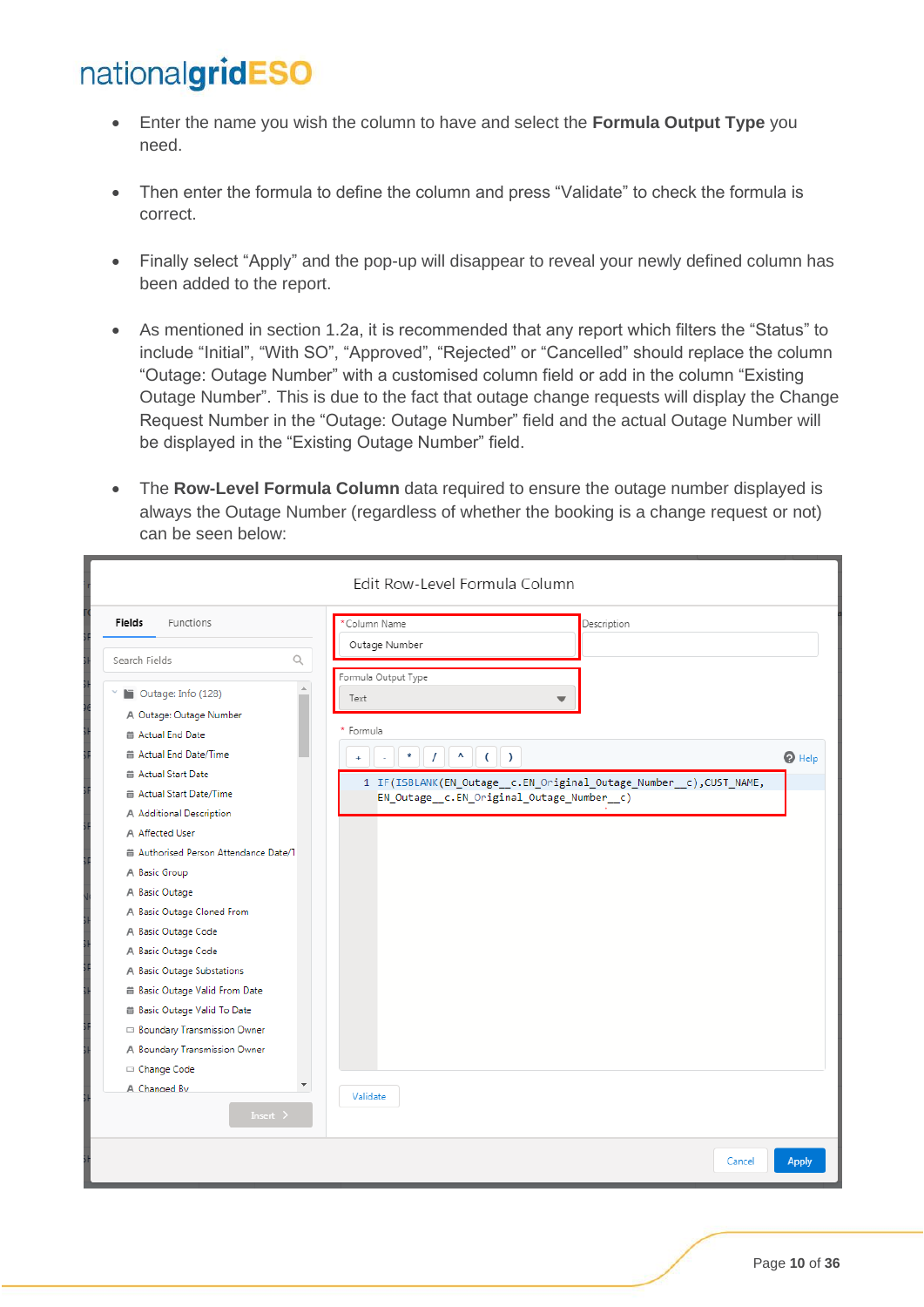• A copy of the formula used above, can be found below:

IF(ISBLANK(EN\_Outage\_\_c.EN\_Original\_Outage\_Number\_\_c),CUST\_NAME,EN\_Outage\_\_c.EN\_Origi nal\_Outage\_Number\_\_c)

- If the formula is unable to be copied or does not work, please follow the manual instructions below.
- First type in **IF(ISBLANK(** and then select the field **Existing Outage Number**:

|                                                                                               | Edit Row-Level Formula Column        |             |        |                        |
|-----------------------------------------------------------------------------------------------|--------------------------------------|-------------|--------|------------------------|
| Fields<br>Functions                                                                           | *Column Name                         | Description |        |                        |
| Search Fields<br>Q<br>- annoyang nasun is barnas ingin a -                                    | Outage Number<br>Formula Output Type |             |        |                        |
| A<br>iii End Date / Time<br>A End Date Operational Note                                       | Text<br>$\overline{\phantom{a}}$     |             |        |                        |
| A ERTS Summary<br>□ ESO Interest                                                              | * Formula<br>$\ddot{}$               |             |        | $\mathbf{\Theta}$ Help |
| A ESO Interest<br>A ESO Parties<br>A Existing Outage                                          | 1 IF(ISBLANK())                      |             |        |                        |
| A Existing Outage Number<br>A External Parties                                                |                                      |             |        |                        |
| A Fault<br>A Fault Description                                                                |                                      |             |        |                        |
| Fault Identifier<br>A Free Codes                                                              |                                      |             |        |                        |
| A Generation at Risk Details<br>A Generation at Risk Details<br># Generation Risk Asset Count |                                      |             |        |                        |
| Generation Risk Review Status<br># Incomplete Demand Risk Asset Count                         |                                      |             |        |                        |
| # Incomplete Generation Risk Asset Cou<br><b>iii</b> Indicative End Date                      |                                      |             |        |                        |
| $\overline{\phantom{a}}$<br><b>E. Taulfouches Cause Proper</b><br>Insert $\rightarrow$        | Validate                             |             |        |                        |
|                                                                                               |                                      |             | Cancel | <b>Apply</b>           |

• Press "Insert" and the below will be added:

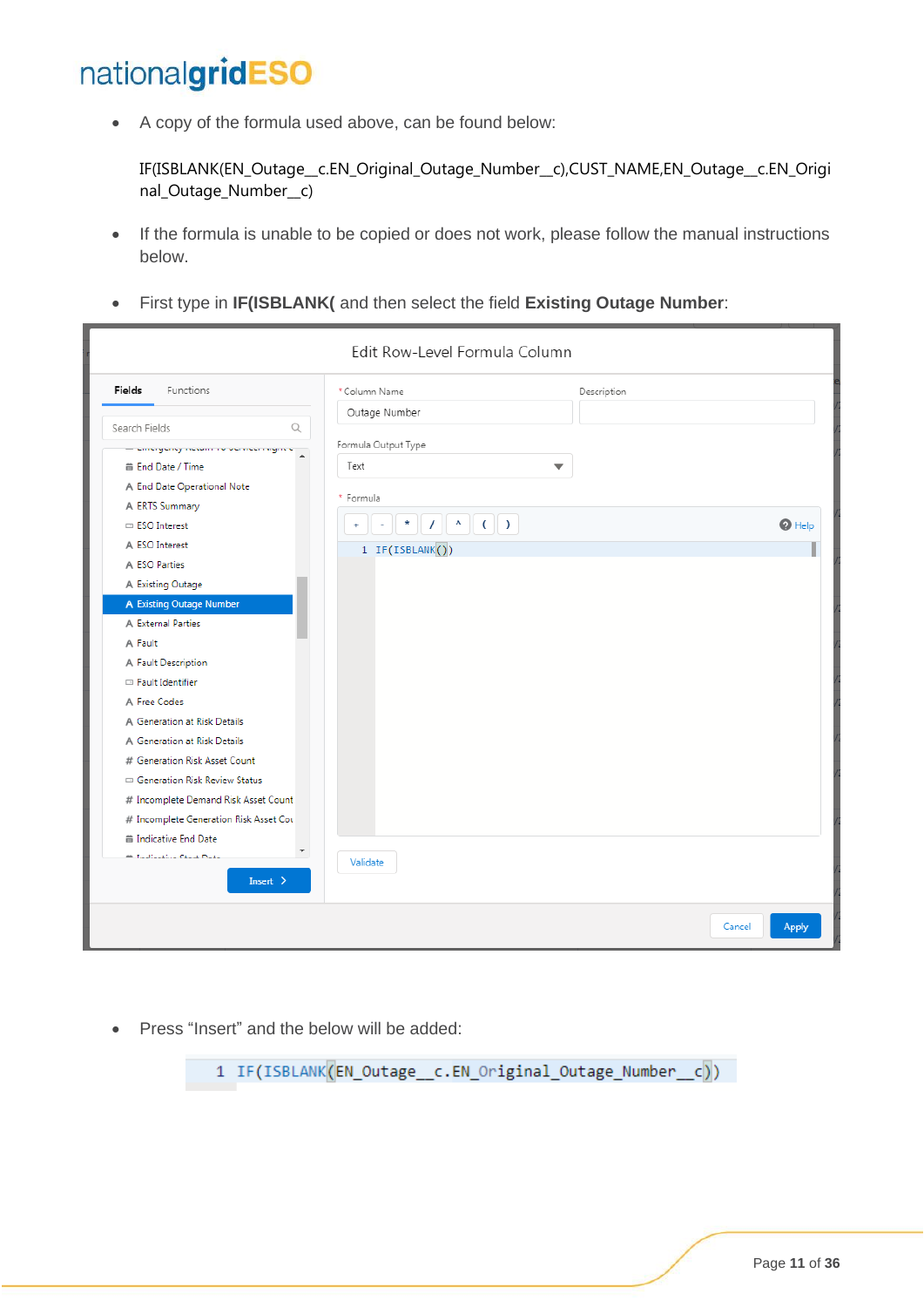• Add a comma between the two end brackets and then select the field **Outage: Outage Number**:

|                                                                                                                                                                                                                                                                                                                                                                                                                                                                                    | Edit Row-Level Formula Column                                            |                                                         |                        |
|------------------------------------------------------------------------------------------------------------------------------------------------------------------------------------------------------------------------------------------------------------------------------------------------------------------------------------------------------------------------------------------------------------------------------------------------------------------------------------|--------------------------------------------------------------------------|---------------------------------------------------------|------------------------|
| Functions<br><b>Fields</b>                                                                                                                                                                                                                                                                                                                                                                                                                                                         | *Column Name                                                             | Description                                             |                        |
| Search Fields<br>$\alpha$                                                                                                                                                                                                                                                                                                                                                                                                                                                          | Outage Number<br>Formula Output Type                                     |                                                         |                        |
| Outage: Info (128)                                                                                                                                                                                                                                                                                                                                                                                                                                                                 | Text                                                                     | $\overline{\phantom{a}}$                                |                        |
| A Outage: Outage Number<br>Actual End Date<br>Actual End Date/Time<br>Actual Start Date<br>Actual Start Date/Time<br>A Additional Description<br>A Affected User<br>Authorised Person Attendance Date/1<br>A Basic Group<br>A Basic Outage<br>A Basic Outage Cloned From<br>A Basic Outage Code<br>A Basic Outage Code<br>A Basic Outage Substations<br>Basic Outage Valid From Date<br>Basic Outage Valid To Date<br>Boundary Transmission Owner<br>A Boundary Transmission Owner | * Formula<br>$1$ $($<br>$\star$<br>$\overline{\phantom{a}}$<br>$\ddot{}$ | 1 IF(ISBLANK(EN_Outage_c.EN_Original_Outage_Number_c),) | $Q$ Help               |
| □ Change Code<br>$\overline{\phantom{a}}$<br>A Changed By<br>Insert $\rightarrow$                                                                                                                                                                                                                                                                                                                                                                                                  | Validate                                                                 |                                                         |                        |
|                                                                                                                                                                                                                                                                                                                                                                                                                                                                                    |                                                                          |                                                         | Cancel<br><b>Apply</b> |

• Press "Insert" and the below will be added:

1 IF(ISBLANK(EN\_Outage\_c.EN\_Original\_Outage\_Number\_c),CUST\_NAME)

• Add a comma between the text and the end bracket and then select the field **Existing Outage Number** again. This is the final formula:

```
1 IF(ISBLANK(EN_Outage__c.EN_Original_Outage_Number__c), CUST_NAME,
  EN_Outage_c.EN_Original_Outage_Number_c)
```
• Select "Validate" to check the formula is correct and then press "Apply".

*Please note, only one Row-Level Formula Column can be created per report.*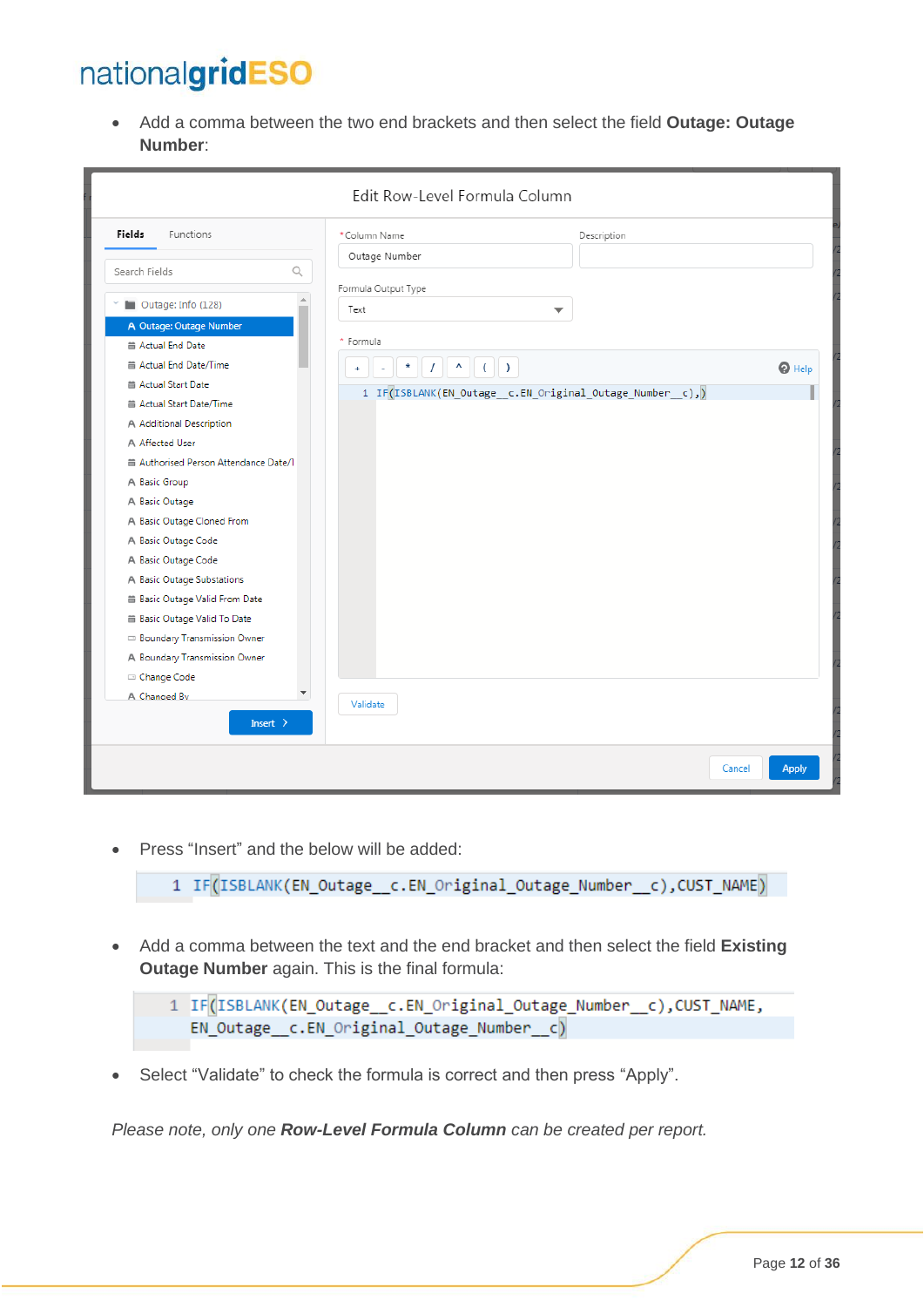#### <span id="page-12-0"></span>**3. Adding Reports to Favourites**

• A Report can be saved as a Favourite to allow you to quickly and easily navigate back to that report from any part of eNAMS. Once you are on the page/report you wish to add to your Favourites, simply click the star icon at the top of the page:



• A confirmation message will then appear:



• Your list of Favourites can be viewed by clicking on the dropdown arrow next to the star icon. From this list, you can select the report you wish to navigate to:

|     |   | <b>EL ?</b>                            |  |  |
|-----|---|----------------------------------------|--|--|
|     |   | MY FAVORITES                           |  |  |
|     | 圖 | National Daily Report<br>Report        |  |  |
| ί   | 圖 | (Manual) Daily Report<br>Report        |  |  |
|     | 圖 | National General Report<br>Report      |  |  |
|     | 圖 | General Report (all outages)<br>Report |  |  |
| Own |   | <b>Edit Favorites</b>                  |  |  |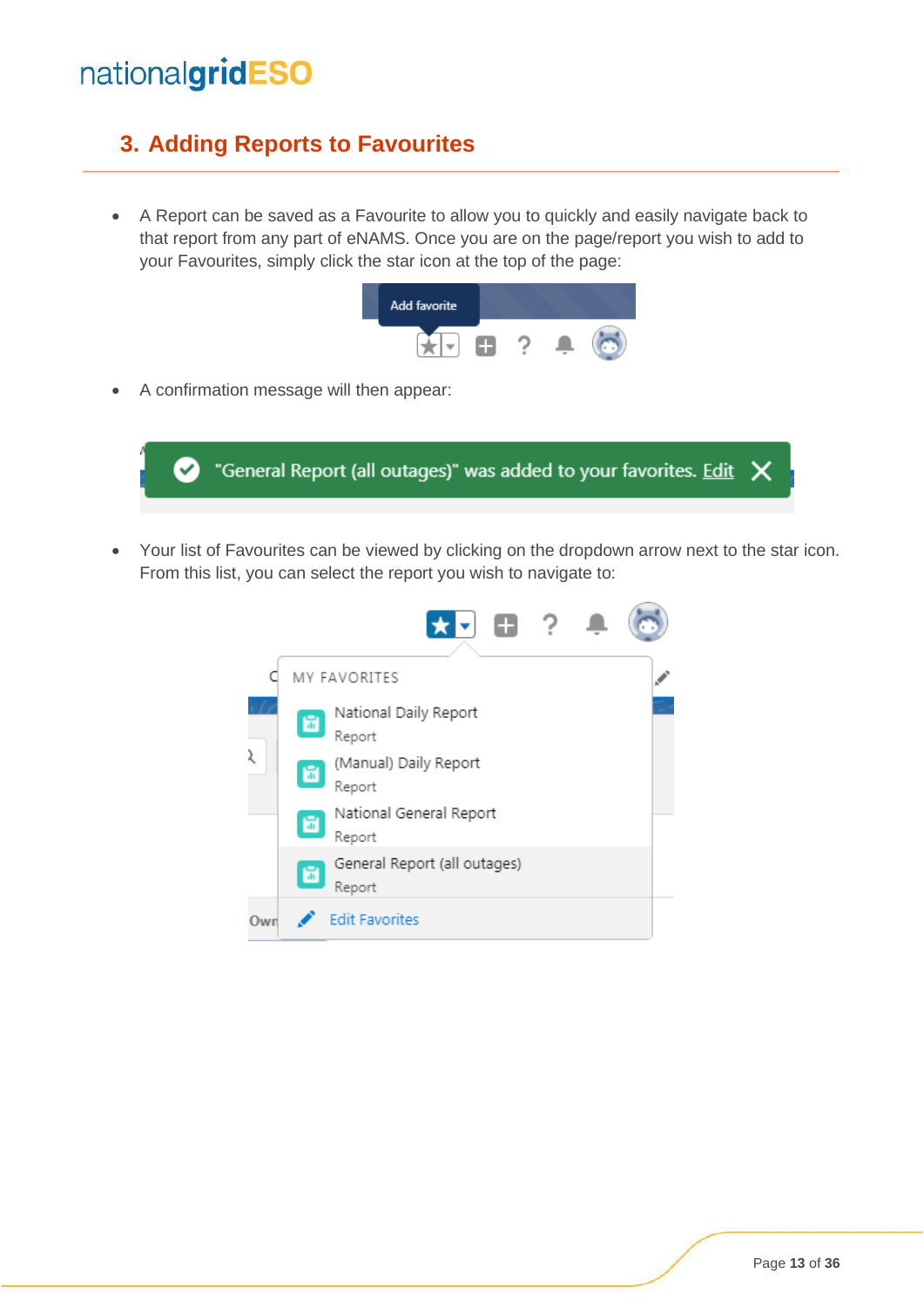#### <span id="page-13-0"></span>**4. Exporting Reports**

- A Report can be exported for further analysis.
- To do this, once the report has been **Run**, click on the dropdown arrow next to **Edit** and click **Export:**



- There are two options for exporting:
	- **Formatted Report** exports the report as it appears in eNAMS, with the report header, groupings, and filter details. As the formatting is retained, you cannot choose an encoding option and the only supported formatted export file type is .xlsx:

| <b>Export View</b>                                                                                        |                                                                                                                              |  |
|-----------------------------------------------------------------------------------------------------------|------------------------------------------------------------------------------------------------------------------------------|--|
| Formatted Report<br>Export the report, including<br>the report header, groupings,<br>and filter settings. | Details Only<br>Export only the detail rows.<br>Use this to do further<br>calculations or for uploading<br>to other systems. |  |
| Format<br>Excel Format .xlsx                                                                              |                                                                                                                              |  |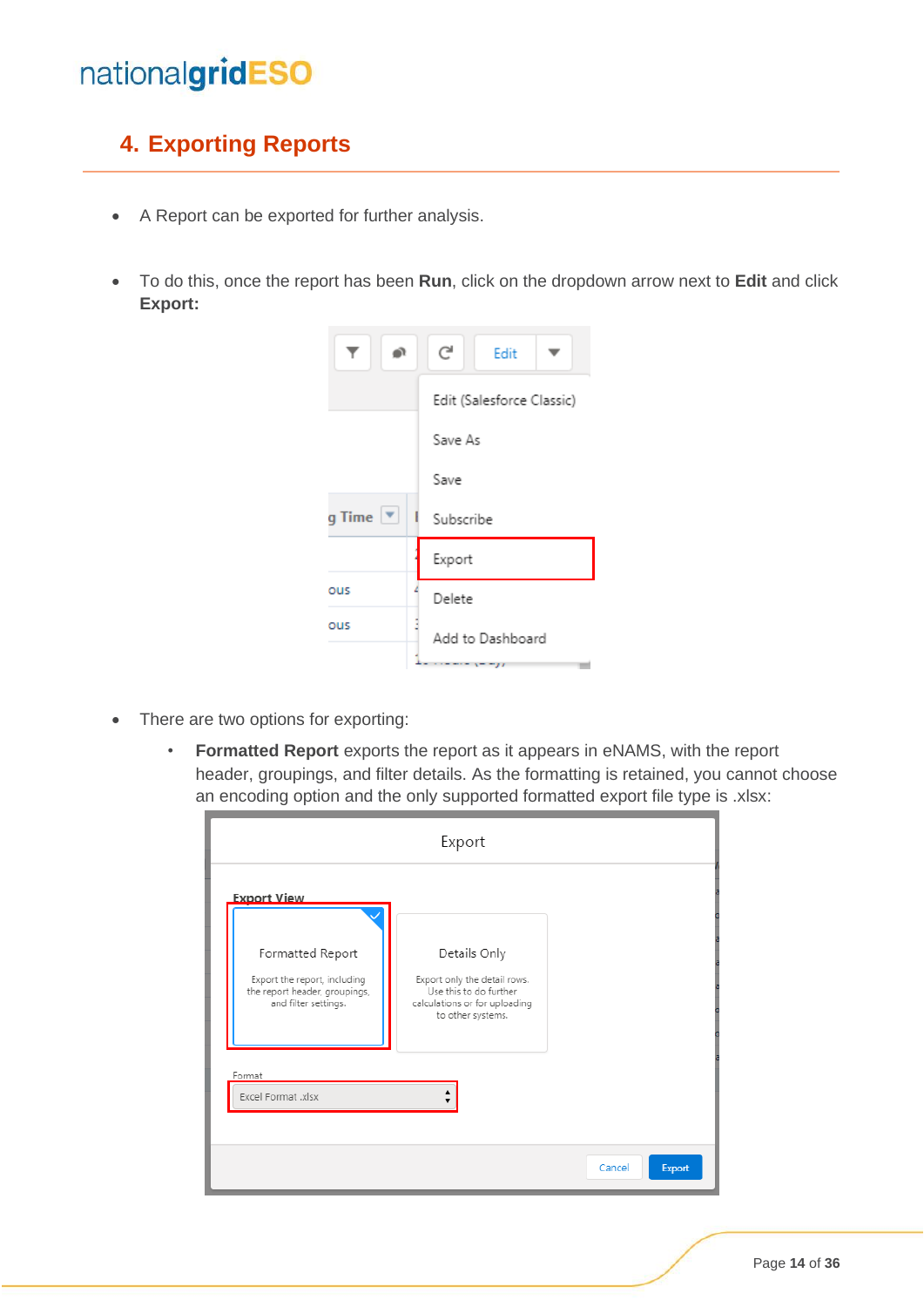• **Details Only** exports each detail row without formatting and is useful for doing further calculations in a spreadsheet:

|                                                                                                           | Export                                                                                                                       |
|-----------------------------------------------------------------------------------------------------------|------------------------------------------------------------------------------------------------------------------------------|
| <b>Export View</b>                                                                                        |                                                                                                                              |
| Formatted Report<br>Export the report, including<br>the report header, groupings,<br>and filter settings. | Details Only<br>Export only the detail rows.<br>Use this to do further<br>calculations or for uploading<br>to other systems. |
| Format                                                                                                    | Encoding                                                                                                                     |
| Excel Format .xls                                                                                         | ISO-8859-1 (General US & Western Europea                                                                                     |
|                                                                                                           |                                                                                                                              |
|                                                                                                           | Cancel<br>Export                                                                                                             |

• eNAMS does not support exporting a report to PDF or MS Word format.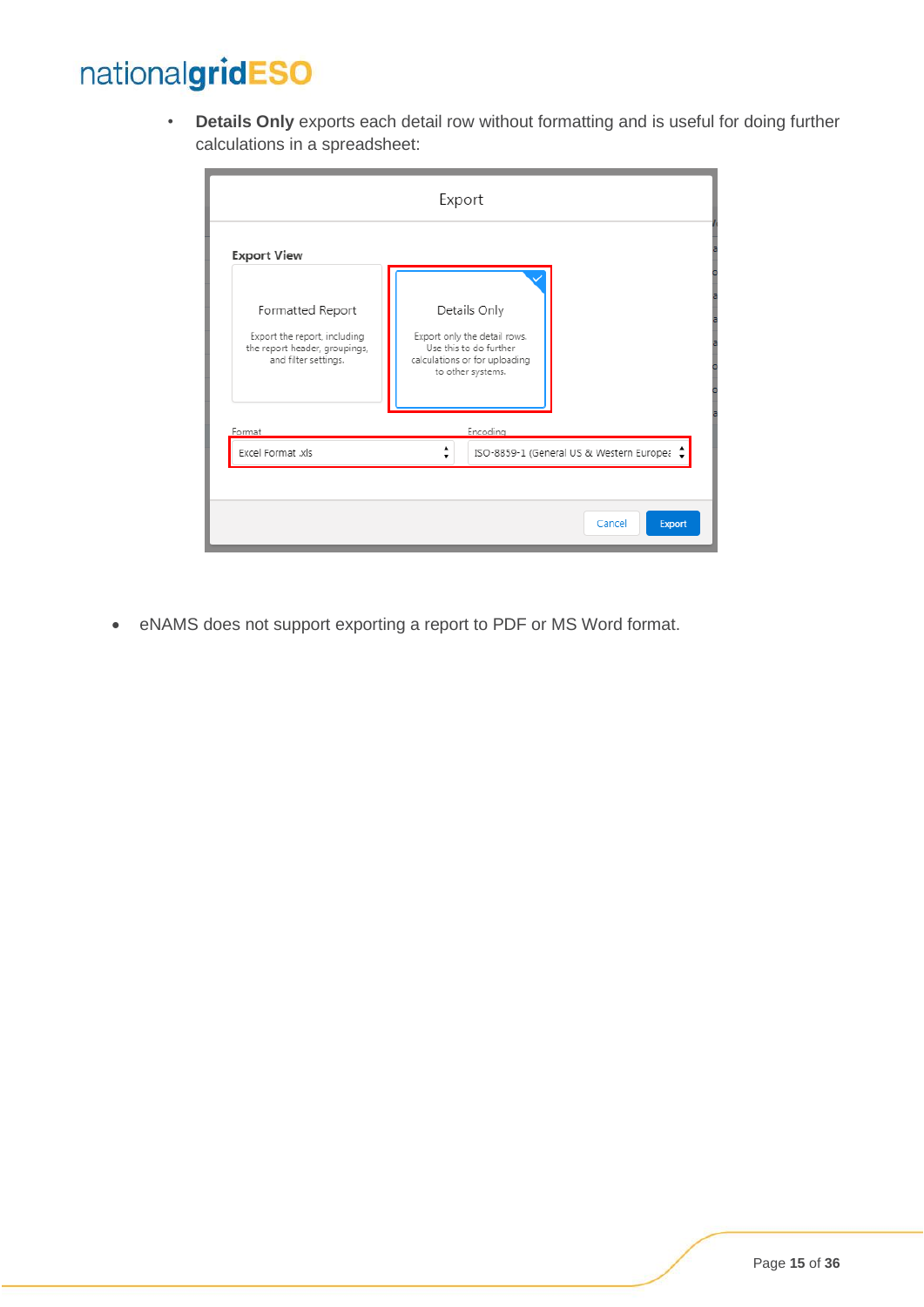#### <span id="page-15-0"></span>**5. Defining Daily Reports**

- **1)** There are two main types of Daily Reports to be created:
	- **a)** A report to show all of the outages taking place during a specific period
	- **b)** A report to show only outages starting or ending during a specific period

#### <span id="page-15-1"></span>**5.1a) Show all outages during a specific period**

- Follow the instructions in section 1.2a on how to create new reports, ensuring the Report Type chosen is **Outages**.
- Under **Columns**, define each column which you would like to see in the Report by searching for the field name. As previously stated, the suggested columns for the standard reports are as below:

| Columns                       | $\overline{\phantom{a}}$ |
|-------------------------------|--------------------------|
| Add column                    | Q                        |
| Outage: Outage Number         | ×                        |
| TO Outage Reference           | $\times$                 |
| <b>Status</b>                 | ×                        |
| Change Type                   | ×                        |
| <b>Circuit Description</b>    | ×                        |
| <b>Additional Description</b> | ×                        |
| Planned Start Date/Time       | ×                        |
| Planned End Date/Time         | ×                        |
| Work Involved                 | ×                        |
| <b>Working Time</b>           | ×                        |
| <b>ERTS Summary</b>           | $\times$                 |
| # In Service                  | ×                        |
| Owner                         | ×                        |
| <b>ESO Parties</b>            | ×                        |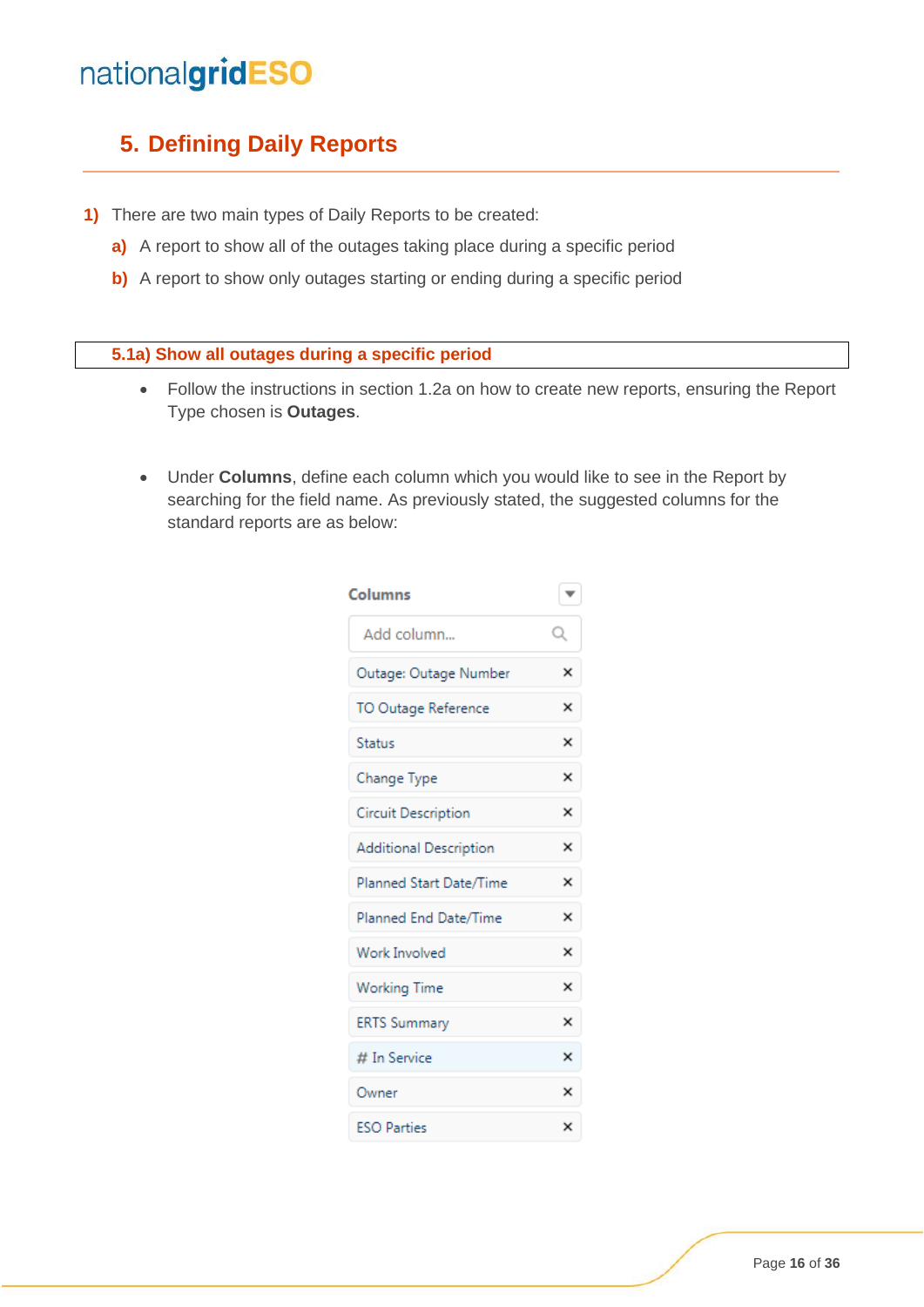• Once the **Show Me** field on the **Filters** tab has been changed to **All outages**, select the following filters:

"Planned", "Unplanned", "Fault" and "Started". "Complete" and/or "With SO" can be included also if

**Planned End Date:** Select "greater or equal" and leave



• Next add the Filter logic. The logic will automatically be generated as "**AND**" for each filter chosen:

| INCLUDE ROWS MATCHING     |  |
|---------------------------|--|
| 1 AND 2 AND 3 AND 4 AND 5 |  |
| AND 6                     |  |

• Select the pencil icon to edit the logic to appear as below (depending on how many tag fields have been selected):

> **INCLUDE ROWS MATCHING** 1 AND 2 AND (3 AND 4) AND (5 OR 6)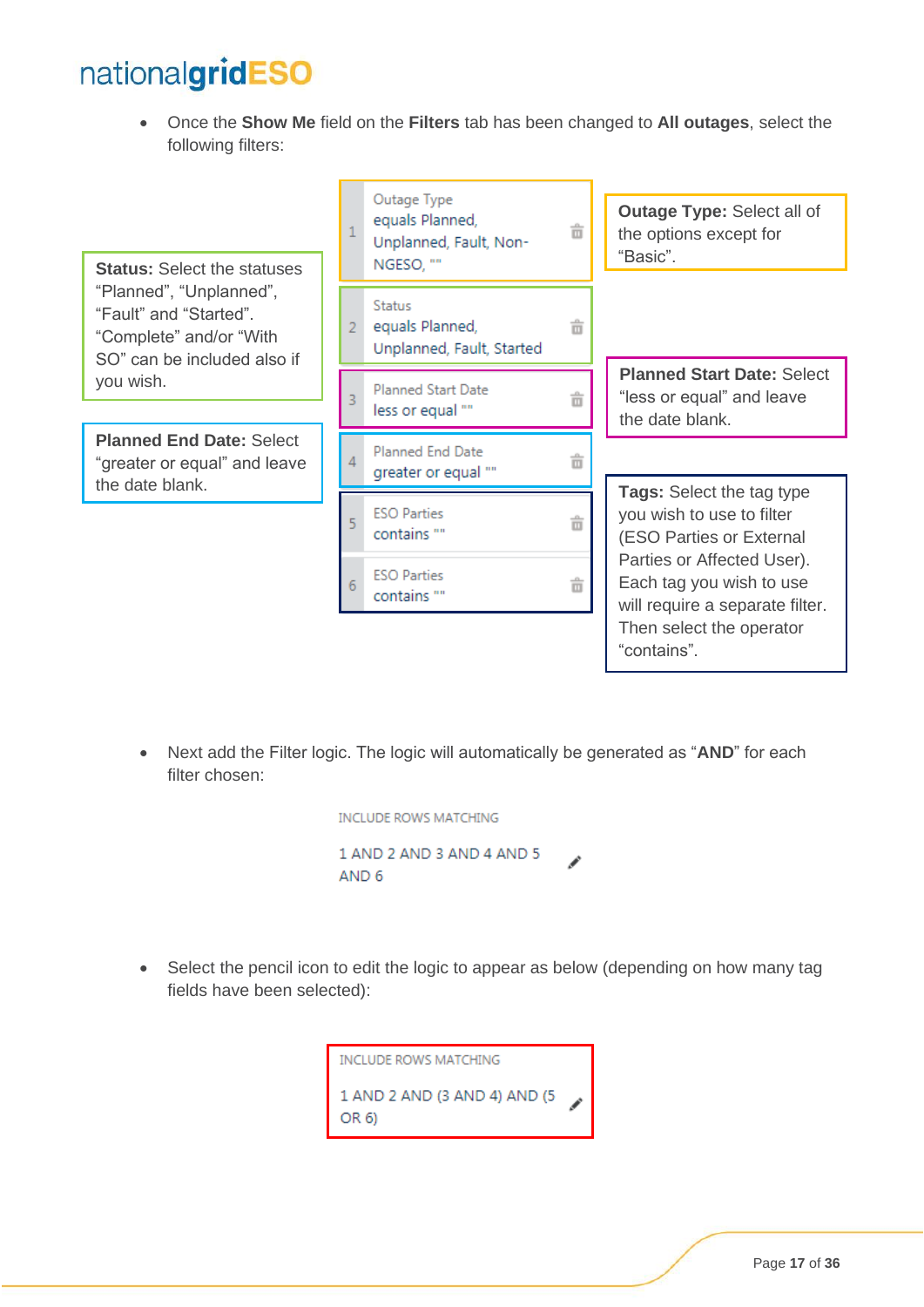- You can then select either a specific date or a relative date to enter into the date filters:
- $\times$ Filter by Planned Start Date **Planned Start Date** Operator  $\overline{3}$ less or equal 12-Jul-亩 less or equal ÷ 2021 Planned End Date Type Date Use relative date  $\overline{4}$ greater or equal 12-Jul-亩 12/07/2021 齒 Value 2021 Cancel **Apply** Locked Θ ➢ Relative date (e.g. TOMORROW):  $\times$ Filter by Planned Start Date Operator less or equal **Planned Start Date** less or equal  $3<sup>°</sup>$ 亩 Relative Date Use calendar date Type **TOMORROW** Value **TOMORROW**  $\overline{\phantom{0}}$ Planned End Date greater or equal  $\overline{4}$ û Enter a relative date, like YESTER-**TOMORROW** DAY, LAST WEEK, or NEXT 30 DAYS. For a list of supported values, see the Salesforce help. Cancel **Apply**  $\Box$  Locked  $\Box$
- ➢ Specific date (e.g. 12/07/2021):

*(Using a relative date allows you to use keywords such as TOMORROW so that you do not have to adjust the date filter every time you run your report. For a full list of keywords click [here.](https://help.salesforce.com/articleView?id=sf.filter_dates_relative.htm&type=5))*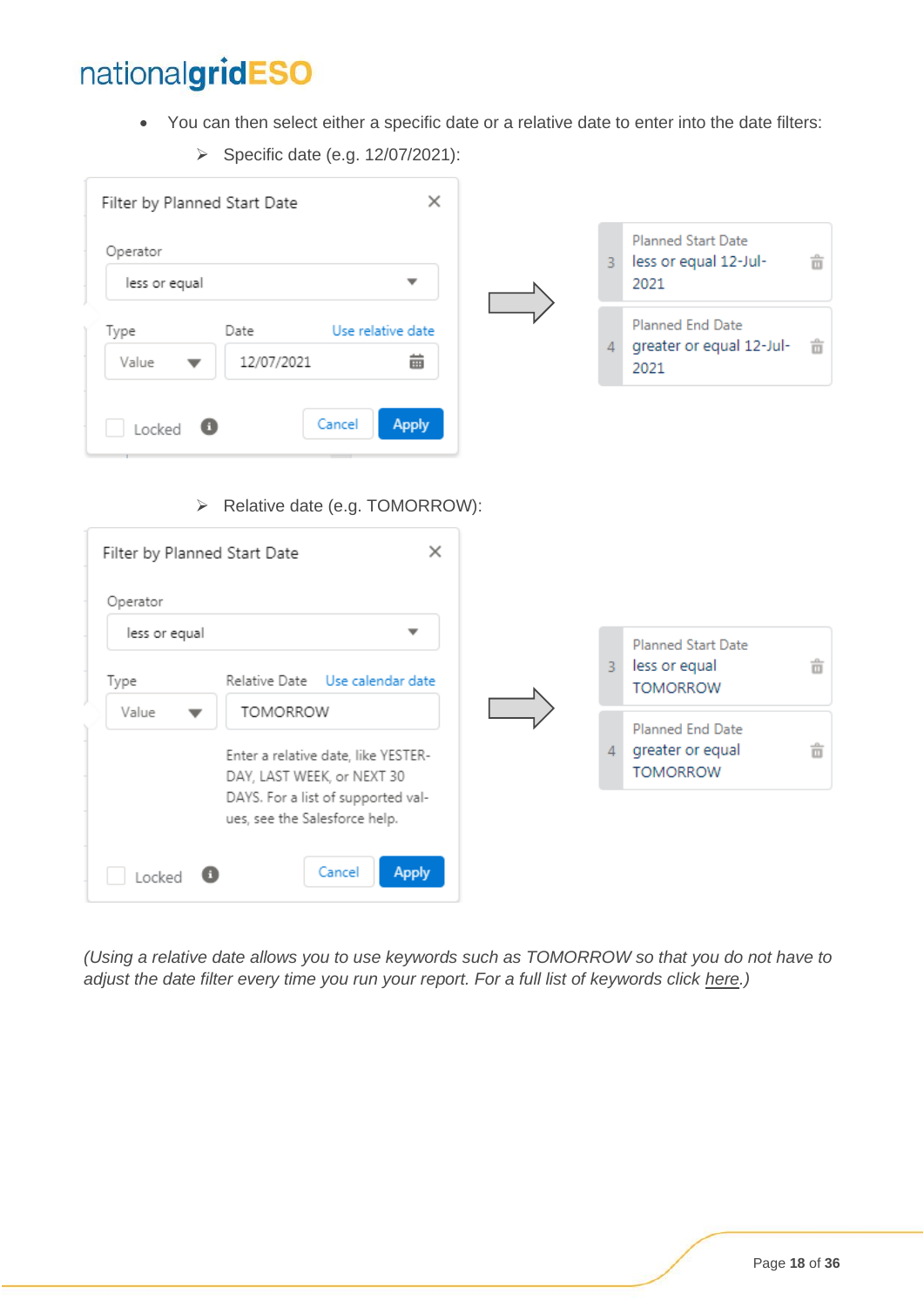- You can then enter the tag name you wish to filter on. This is particularly useful for filtering by region, whilst maintaining visibility of cross-boundary outages.
- For example, to see outages in the north of Scotland (and any cross-boundary outages impacting that region):
	- ➢ Enter the ESO Parties tag "CTRSCOTN" using only one filter (ensuring you delete any other Tag filter(s) you have):



- Or, to see outages in both the north and south of Scotland (and any cross-boundary outages impacting those regions):
	- ➢ Enter the ESO Parties tags "CTRSCOTN" and "CTRSCOTS" in two separate filters (with "OR" logic as mentioned above):



*(To see a list of the tags to choose from, please navigate to the "Tags" tab and select the "All" option from the drop-down menu. You can also clone a list view and add filters to personalise to your needs.)*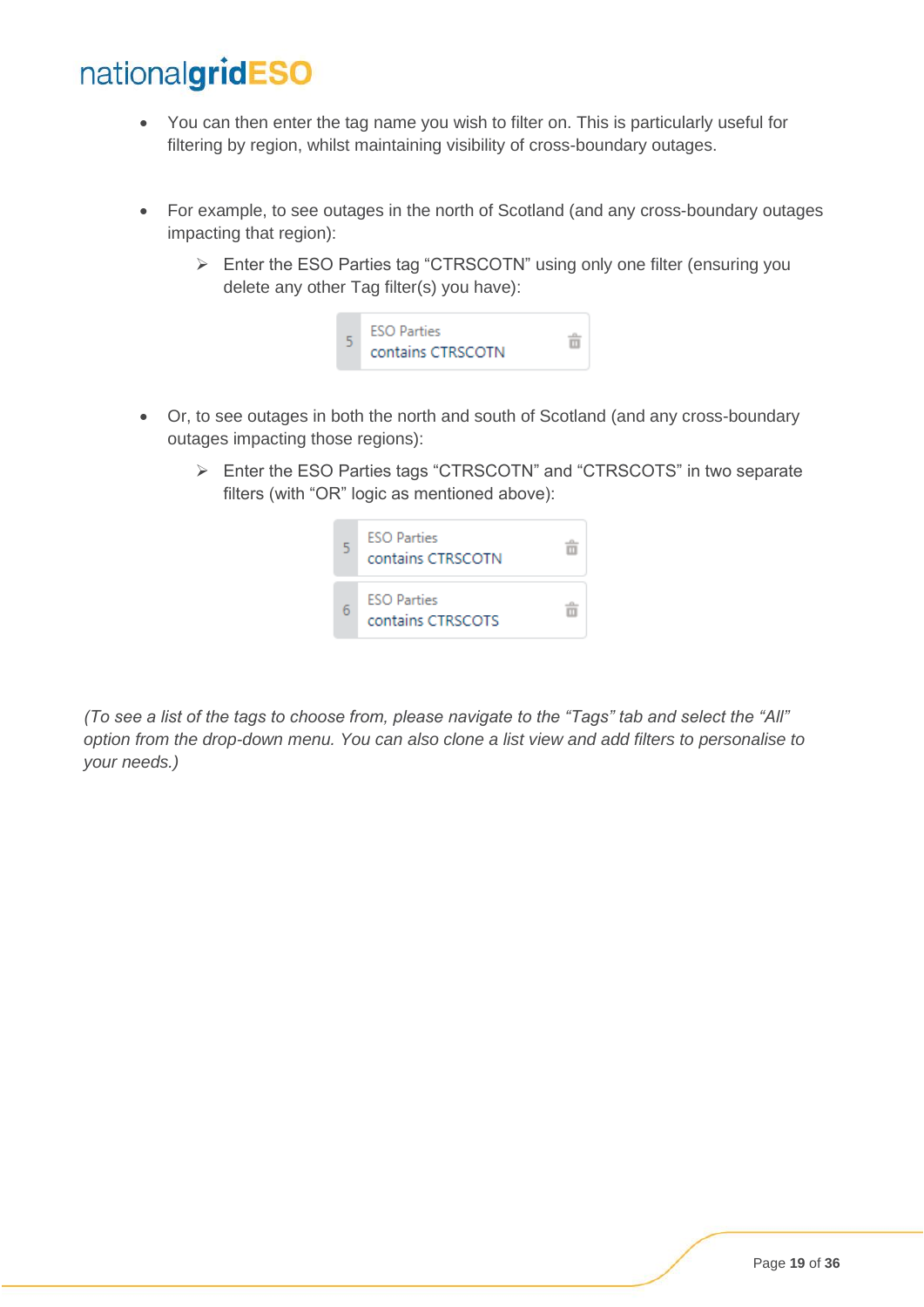#### <span id="page-19-0"></span>**5.1b) Show only outages starting or ending during a specific period**

- Follow the instructions in section 1.2a on how to create new reports, ensuring the Report Type chosen is **Outages**.
- Under **Columns**, define each column which you would like to see in the Report by searching for the field name (as shown in 5.1a above).
- Once the **Show Me** field on the **Filters** tab has been changed to **All outages**, select the following filters:



- Next add the Filter logic. The logic will automatically be generated as "**AND**" for each filter chosen.
- Select the pencil icon to edit the logic to appear as below (depending on how many tag fields have been selected):

**INCLUDE ROWS MATCHING** 1 AND 2 AND (3 OR 4) AND (5 OR 6)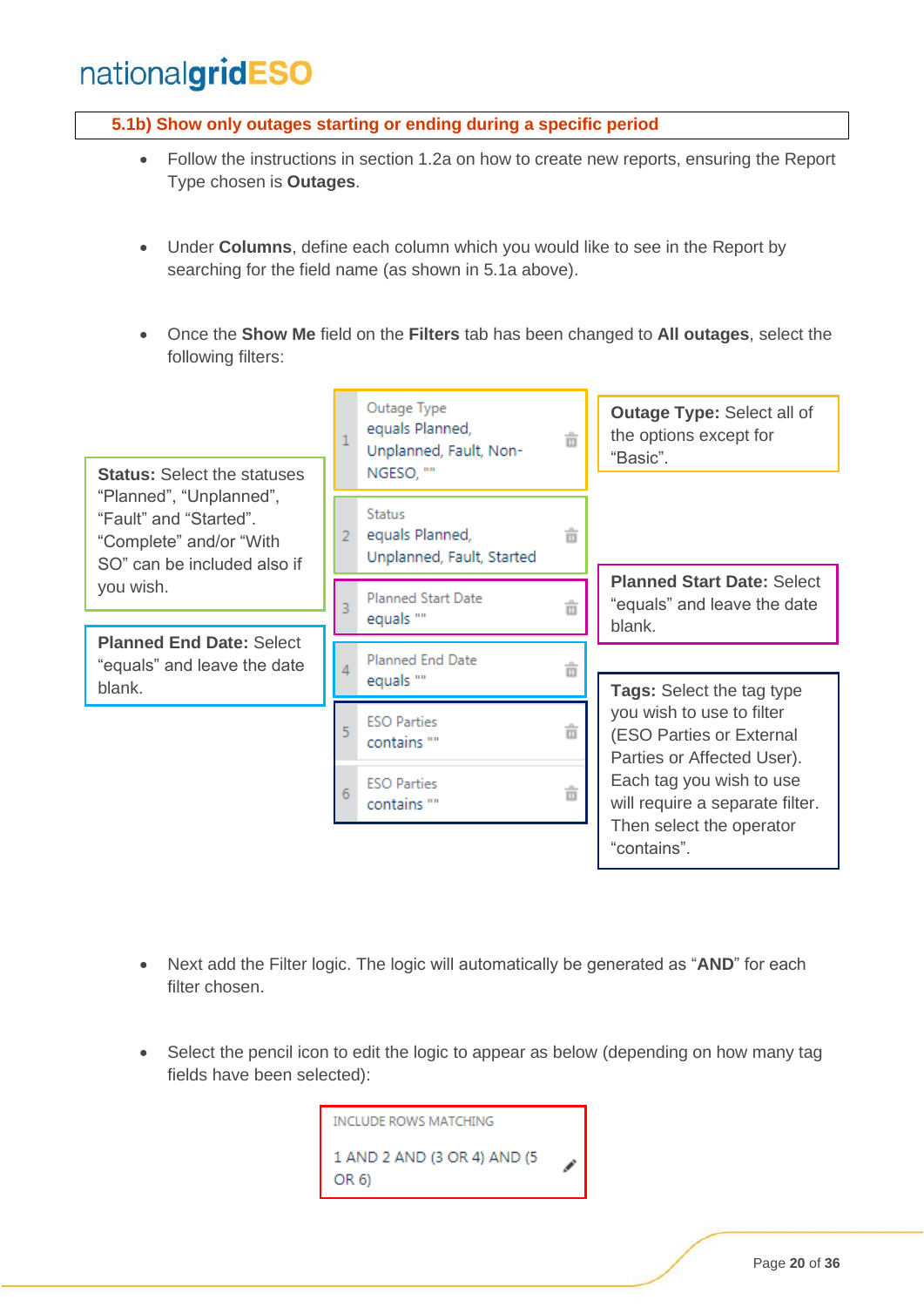- You can then select either a specific date or a relative date to enter into the date filters:
	- ➢ Specific date (e.g. 12/07/2021):



➢ Relative date (e.g. TOMORROW):



*(Using a relative date allows you to use keywords such as TOMORROW so that you do not have to adjust the date filter every time you run your report. For a full list of keywords click [here.](https://help.salesforce.com/articleView?id=sf.filter_dates_relative.htm&type=5))*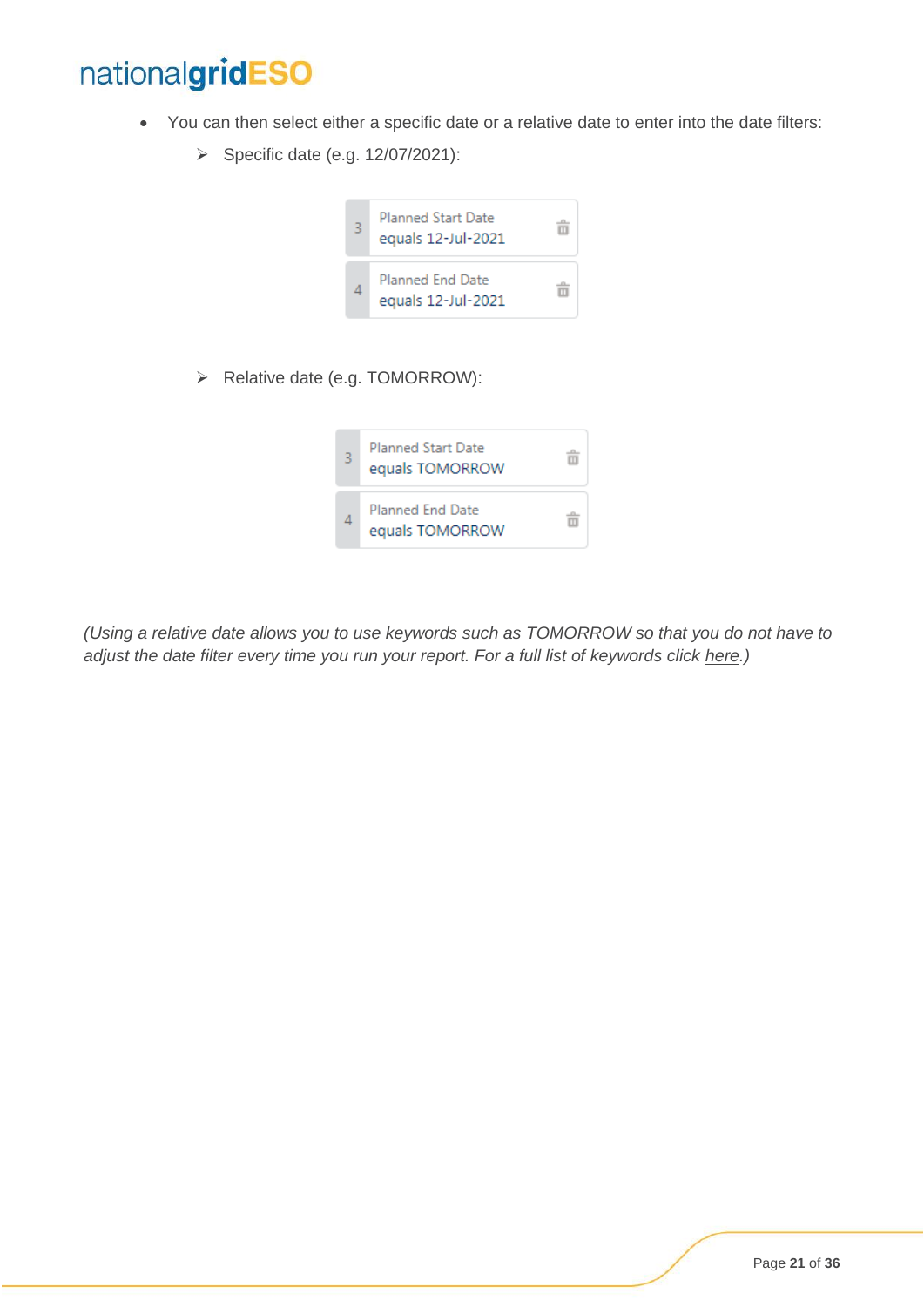- You can then enter the tag name you wish to filter on. This is particularly useful for filtering by region, whilst maintaining visibility of cross-boundary outages.
- For example, to see outages in the north of Scotland (and any cross-boundary outages impacting that region):
	- ➢ Enter the ESO Parties tag "CTRSCOTN" using only one filter (ensuring you delete any other Tag filter(s) you have):



- Or, to see outages in both the north and south of Scotland (and any cross-boundary outages impacting those regions):
	- ➢ Enter the ESO Parties tags "CTRSCOTN" and "CTRSCOTS" in two separate filters (with "OR" logic as mentioned above):



*(To see a list of the tags to choose from, please navigate to the "Tags" tab and select the "All" option from the drop-down menu. You can also clone a list view and add filters to personalise to your needs.)*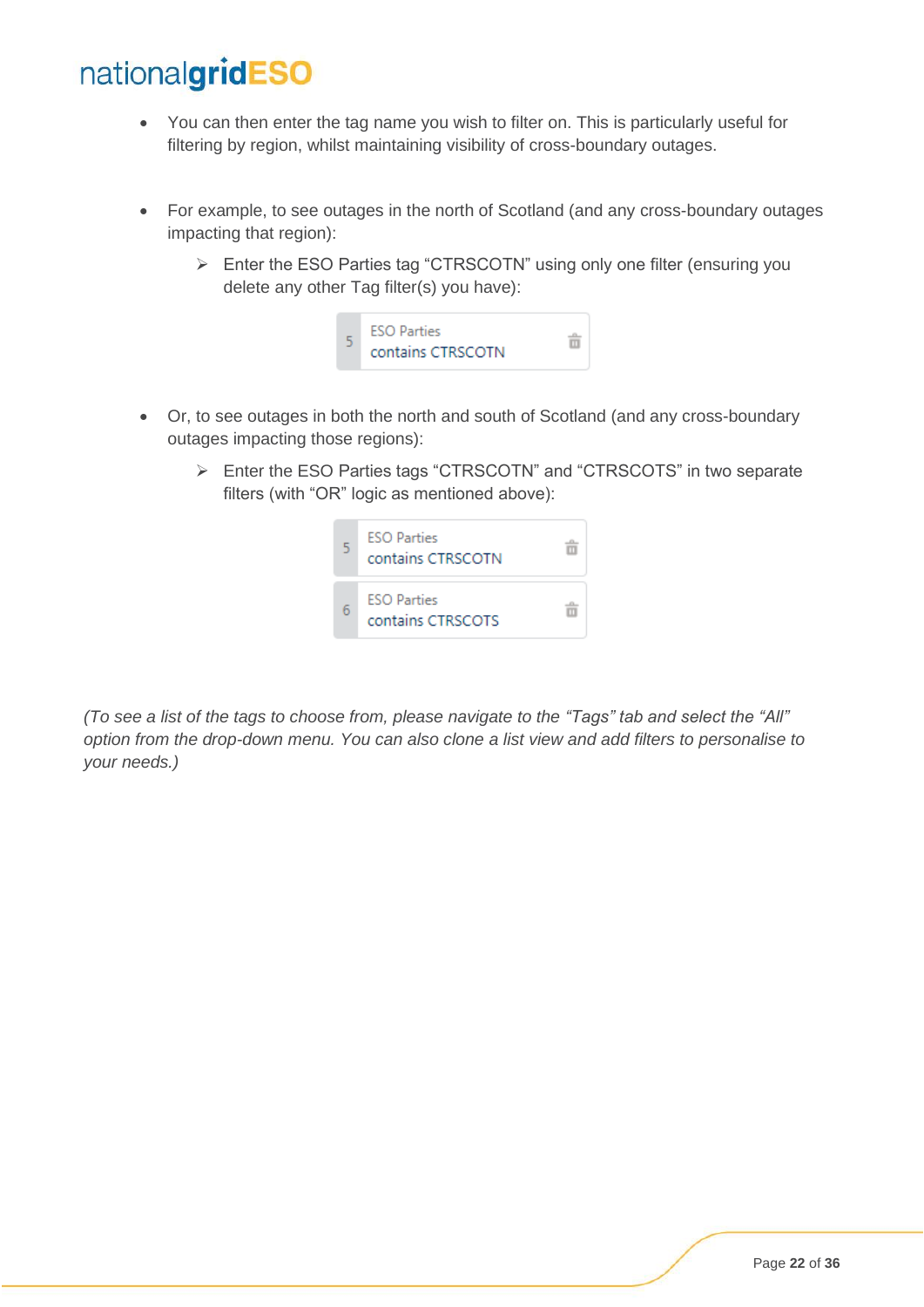#### <span id="page-22-0"></span>**6. Defining General Reports**

- **1)** There are two main types of General Reports to be created:
	- **a)** A report to show all of the outages taking place during a specific period
	- **b)** A report to show only outages starting or ending during a specific period

#### <span id="page-22-1"></span>**6.1a) Show all outages during a specific period**

- Follow the instructions in section 1.2a on how to create new reports, ensuring the Report Type chosen is **Outages**.
- Under **Columns**, define each column which you would like to see in the Report by searching for the field name. As previously stated, the suggested columns for the standard reports are as below:

| Columns                       | ▼        |
|-------------------------------|----------|
| Add column                    | Q        |
| Outage: Outage Number         | ×        |
| TO Outage Reference           | $\times$ |
| <b>Status</b>                 | ×        |
| Change Type                   | $\times$ |
| Circuit Description           | ×        |
| <b>Additional Description</b> | ×        |
| Planned Start Date/Time       | ×        |
| Planned End Date/Time         | ×        |
| <b>Work Involved</b>          | ×        |
| <b>Working Time</b>           | ×        |
| <b>ERTS Summary</b>           | ×        |
| # In Service                  | ×        |
| Owner                         | $\times$ |
| <b>ESO Parties</b>            | ×        |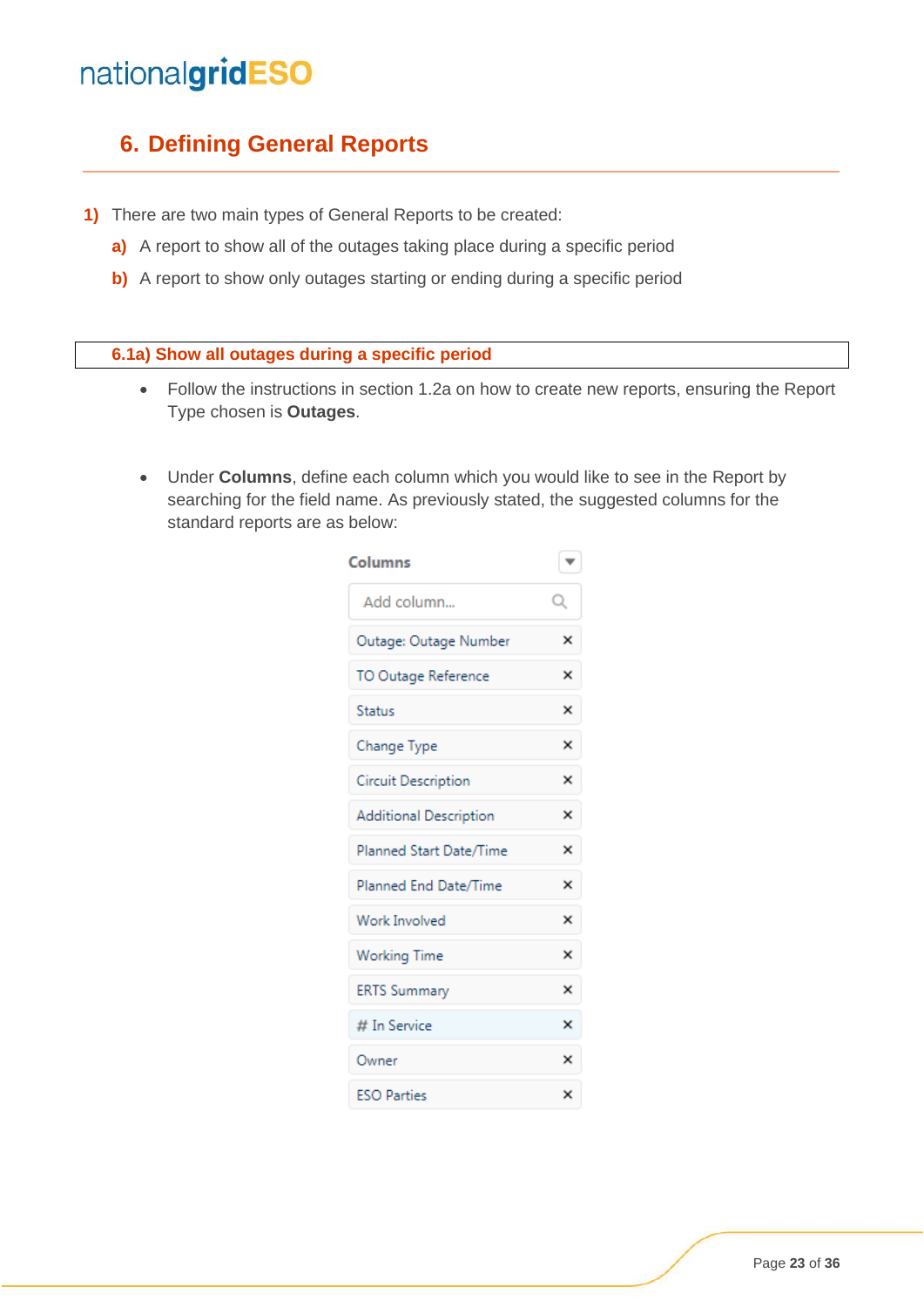• Once the **Show Me** field on the **Filters** tab has been changed to **All outages**, select the following filters:

"Planned", "Unplanned", "Fault" and "Started". "Complete" and/or "With SO" can be included also if

**Planned End Date:** Select "greater or equal" and leave



• Next add the Filter logic. The logic will automatically be generated as "**AND**" for each filter chosen:

| INCLUDE ROWS MATCHING     |  |
|---------------------------|--|
| 1 AND 2 AND 3 AND 4 AND 5 |  |
| AND 6                     |  |

• Select the pencil icon to edit the logic to appear as below (depending on how many tag fields have been selected):

> **INCLUDE ROWS MATCHING** 1 AND 2 AND (3 AND 4) AND (5 OR 6)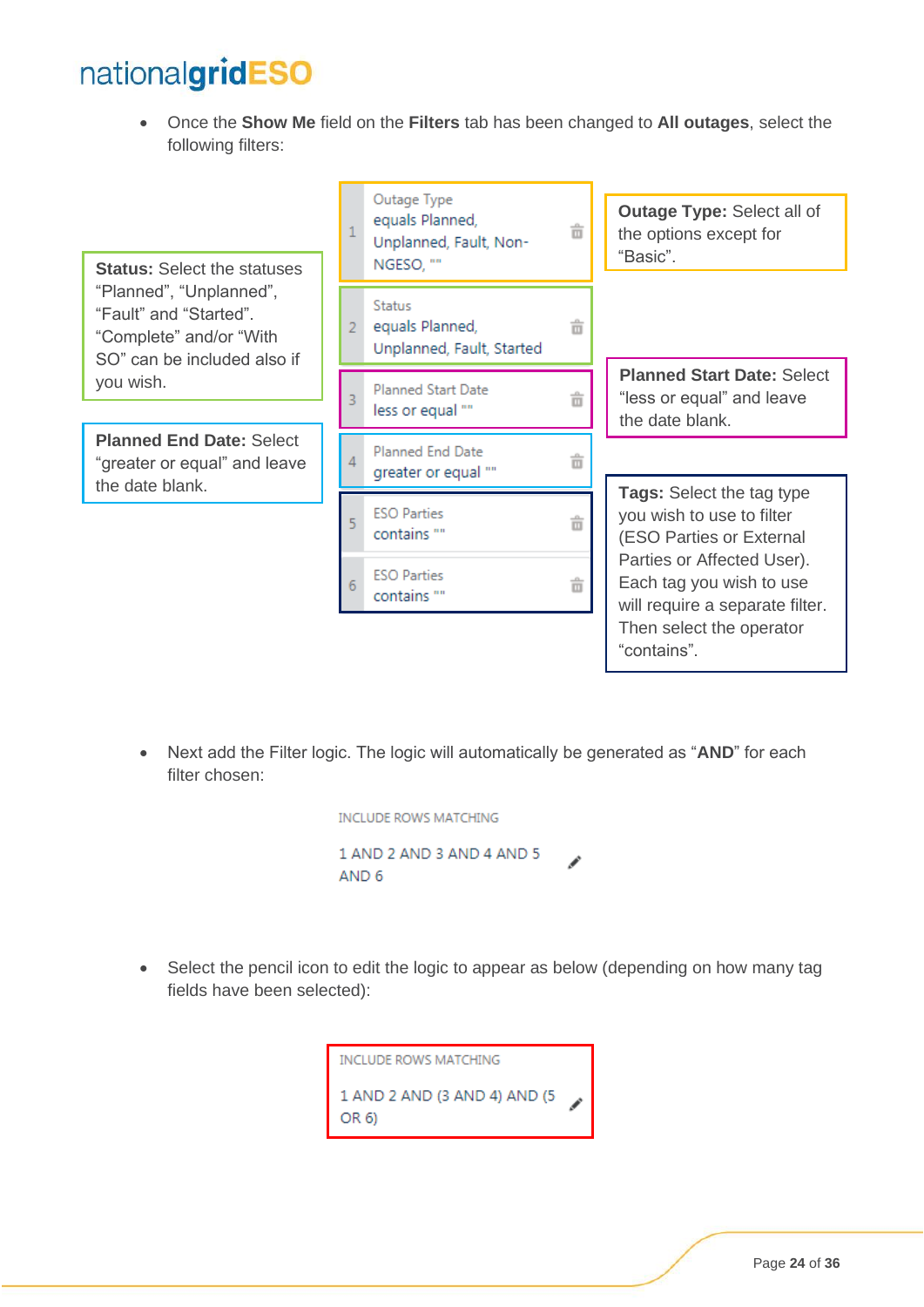• You can then select specific dates to enter into the date filters (note: the end date of your time period needs to be entered into the "Planned Start Date" filter and the start date of your time period needs to be entered into the "Planned End Date" filter):

Time period: 20/06/2021 – 29/06/2021

➢ Planned Start date (e.g. 29/06/2021):

| Operator         |            |        |                          |                |                                                        |                     |
|------------------|------------|--------|--------------------------|----------------|--------------------------------------------------------|---------------------|
| less or equal    |            |        | $\overline{\phantom{a}}$ | $\overline{3}$ | <b>Planned Start Date</b><br>less or equal 29-Jun-2021 | $\frac{1}{\square}$ |
| Type             | Date       |        | Use relative date        |                |                                                        |                     |
| Value            | 29/06/2021 |        | 齒                        |                |                                                        |                     |
| Locked $\bullet$ |            | Cancel | <b>Apply</b>             |                |                                                        |                     |

| Filter by Planned End Date |            | ×                                             |   |                                                      |   |
|----------------------------|------------|-----------------------------------------------|---|------------------------------------------------------|---|
| Operator                   |            |                                               |   |                                                      |   |
| greater or equal<br>Type   | Date       | $\overline{\phantom{a}}$<br>Use relative date | 4 | Planned End Date<br>greater or equal 20-Jun-<br>2021 | 亩 |
| Value<br>▼                 | 20/06/2021 | 齒                                             |   |                                                      |   |
| Locked<br>-0               | Cancel     | <b>Apply</b>                                  |   |                                                      |   |

*(Using a relative date allows you to use keywords such as TOMORROW so that you do not have to adjust the date filter every time you run your report. For a full list of keywords click [here.](https://help.salesforce.com/articleView?id=sf.filter_dates_relative.htm&type=5))*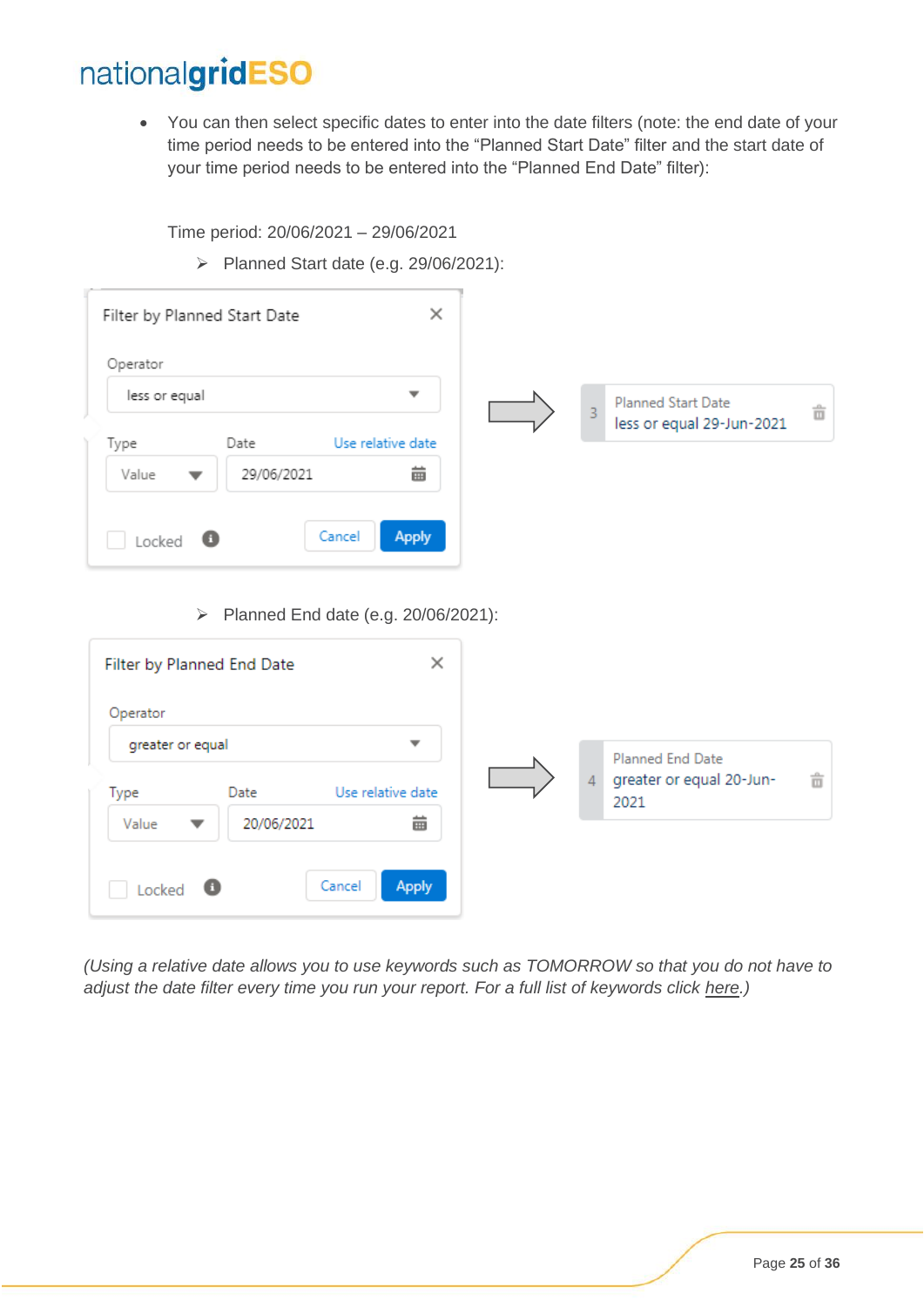- You can then enter the tag name you wish to filter on. This is particularly useful for filtering by region, whilst maintaining visibility of cross-boundary outages.
- For example, to see outages in the north of Scotland (and any cross-boundary outages impacting that region):
	- ➢ Enter the ESO Parties tag "CTRSCOTN" using only one filter (ensuring you delete any other Tag filter(s) you have):



- Or, to see outages in both the north and south of Scotland (and any cross-boundary outages impacting those regions):
	- ➢ Enter the ESO Parties tags "CTRSCOTN" and "CTRSCOTS" in two separate filters (with "OR" logic as mentioned above):



*(To see a list of the tags to choose from, please navigate to the "Tags" tab and select the "All" option from the drop-down menu. You can also clone a list view and add filters to personalise to your needs.)*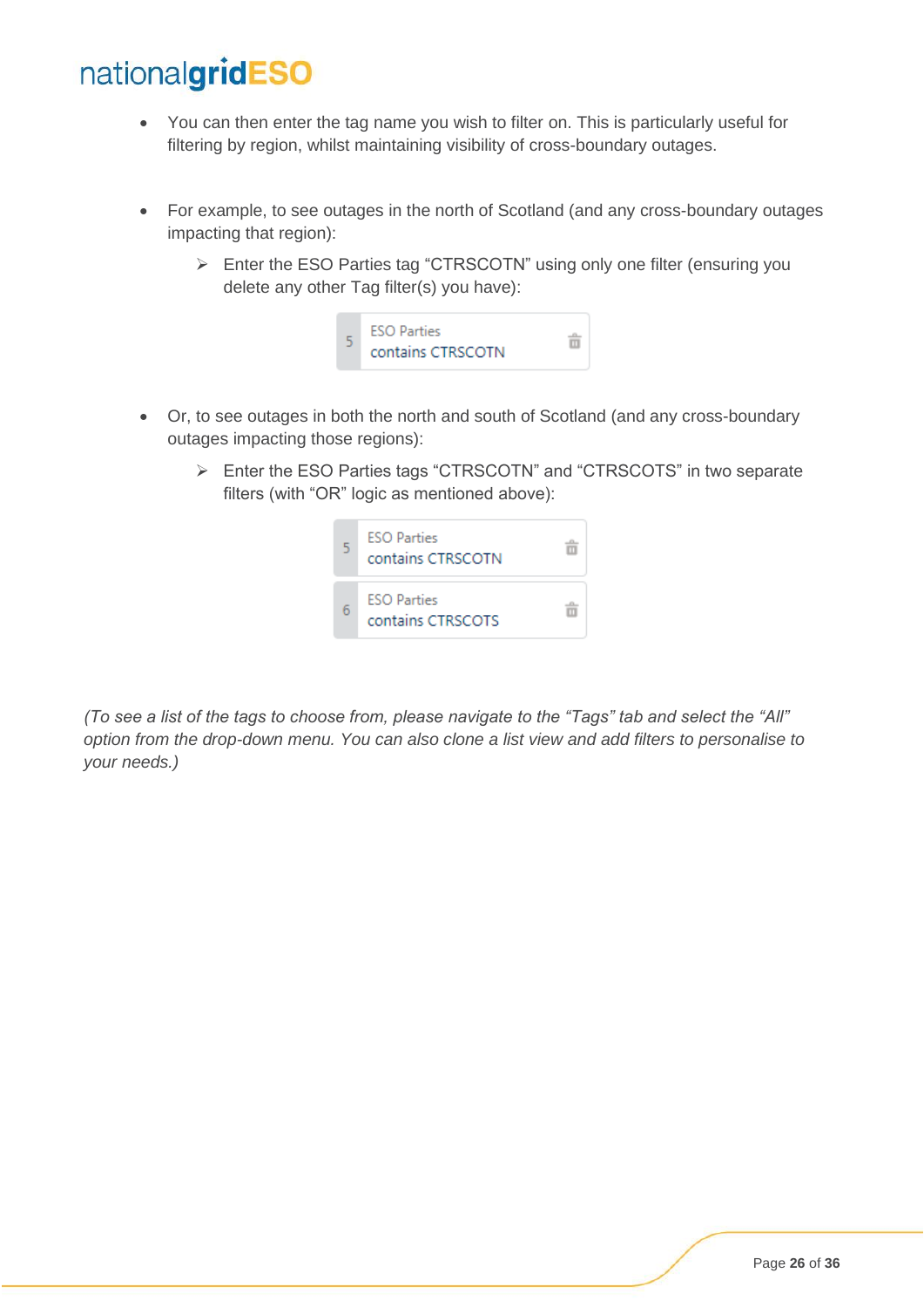#### <span id="page-26-0"></span>**6.1b) Show only outages starting or ending during a specific period**

- Follow the instructions in section 1.2a on how to create new reports, ensuring the Report Type chosen is **Outages**.
- Under **Columns**, define each column which you would like to see in the Report by searching for the field name (as shown in 5.1a above).
- Once the **Show Me** field on the **Filters** tab has been changed to **All outages**, select the following filters:

**Status:** Select the statuses "Planned", "Unplanned", "Fault" and "Started". "Complete" and/or "With SO" can be included also if you wish.

Planned End Date: Select<br>
"greater or equal" and leave "greater or equal" and leave the date blank.

**Planned End Date:** Select "less or equal" and leave the date blank.

Outage Type equals Planned,  $\mathbf{1}$ 亩 Unplanned, Fault, Non-NGESO, ""

**Status** equals Planned.  $\overline{2}$ Unplanned, Fault, Started

亩

亩

â

亩

ô

- Planned Start Date 3 greater or equal ""
- Planned Start Date  $\overline{\Lambda}$ less or equal ""
- $\overline{5}$ greater or equal ""

Planned End Date  $6\phantom{1}6$ less or equal ""

**ESO Parties** 亩 contains "" **ESO Parties** 8 亩 contains ""

**Outage Type:** Select all of the options except for "Basic".

**Planned Start Date:** Select "greater or equal" and leave the date blank.

**Planned Start Date:** Select "less or equal" and leave

**Tags:** Select the tag type you wish to use to filter (ESO Parties or External Parties or Affected User). Each tag you wish to use will require a separate filter. Then select the operator "contains".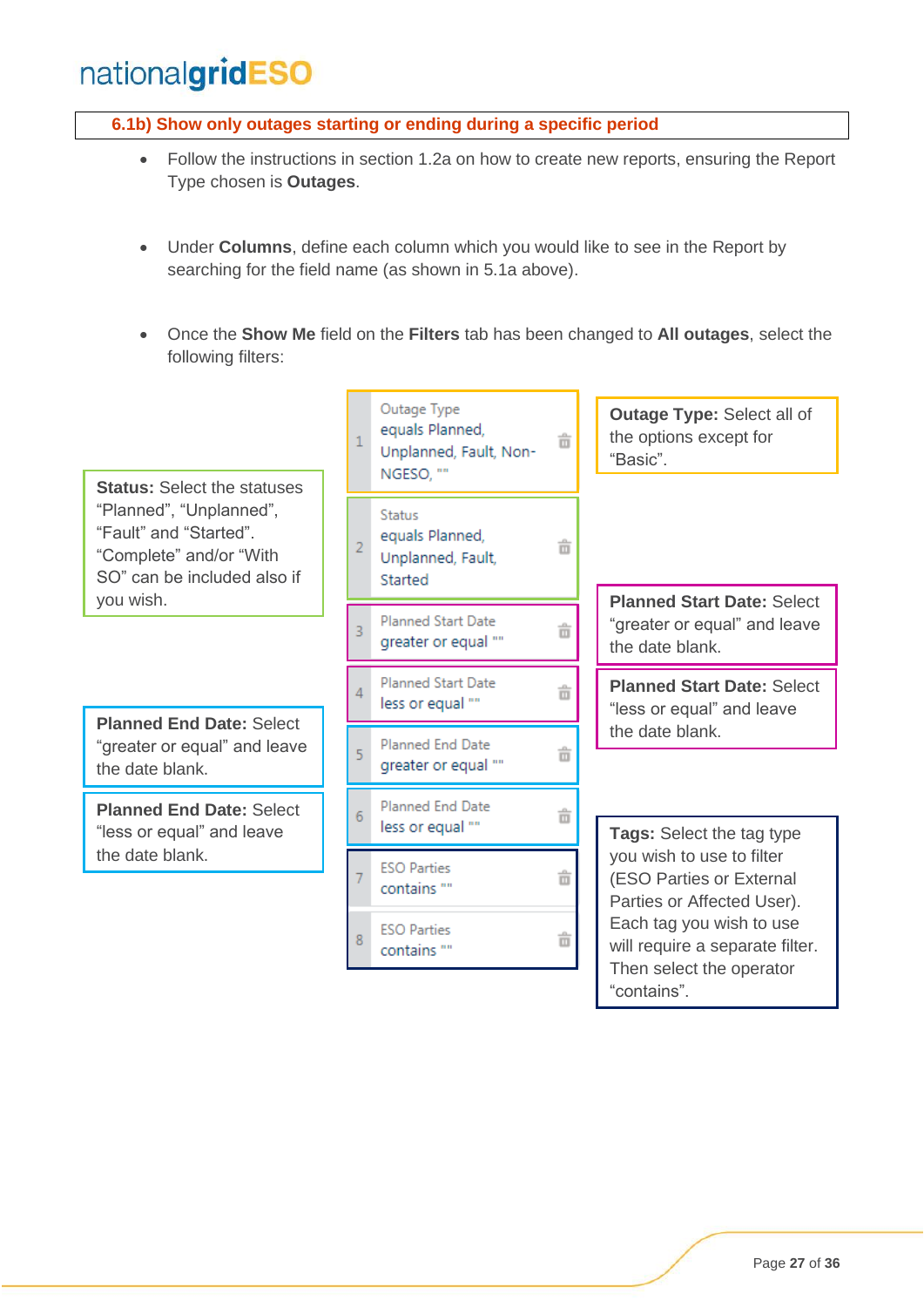- Next add the Filter logic. The logic will automatically be generated as "**AND**" for each filter chosen.
- Select the pencil icon to edit the logic to appear as below (depending on how many tag fields have been selected):



• You can then select specific dates to enter into the date filters (note: the start date of your time period and the end date of your time period need to be entered twice in the order: start, end, start, end. This requires the start date of your time period to be entered into the "Planned Start Date" and "Planned End Date" filters, which is the same for the end date of your time period):

Time period: 20/06/2021 – 29/06/2021

➢ Planned Start date:



➢ Planned End date:



*(Using a relative date allows you to use keywords such as TOMORROW so that you do not have to adjust the date filter every time you run your report. For a full list of keywords click [here.](https://help.salesforce.com/articleView?id=sf.filter_dates_relative.htm&type=5))*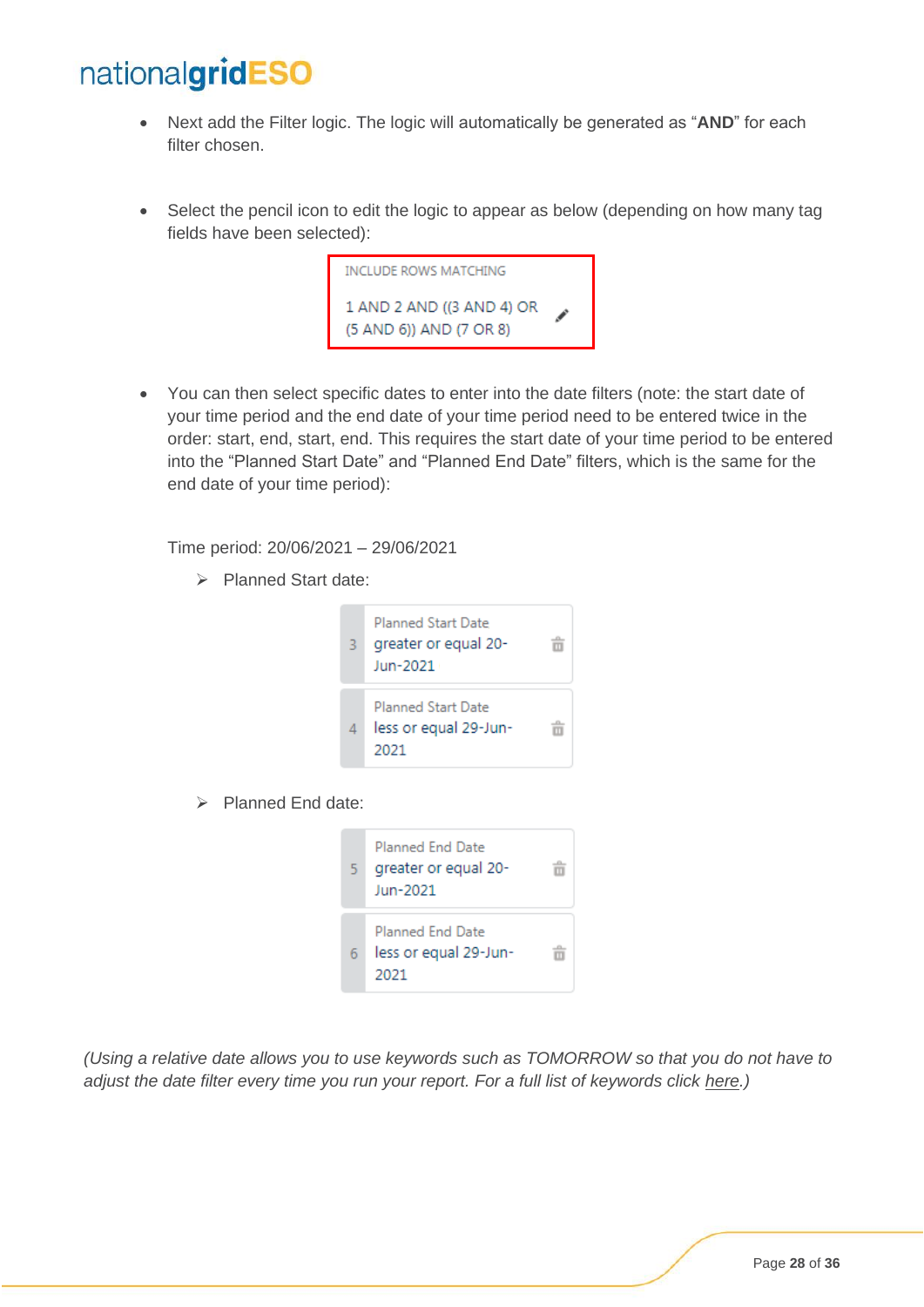- You can then enter the tag name you wish to filter on. This is particularly useful for filtering by region, whilst maintaining visibility of cross-boundary outages.
- For example, to see outages in the north of Scotland (and any cross-boundary outages impacting that region):
	- ➢ Enter the ESO Parties tag "CTRSCOTN" using only one filter (ensuring you delete any other Tag filter(s) you have):



- Or, to see outages in both the north and south of Scotland (and any cross-boundary outages impacting those regions):
	- ➢ Enter the ESO Parties tags "CTRSCOTN" and "CTRSCOTS" in two separate filters (with "OR" logic as mentioned above):



*(To see a list of the tags to choose from, please navigate to the "Tags" tab and select the "All" option from the drop-down menu. You can also clone a list view and add filters to personalise to your needs.)*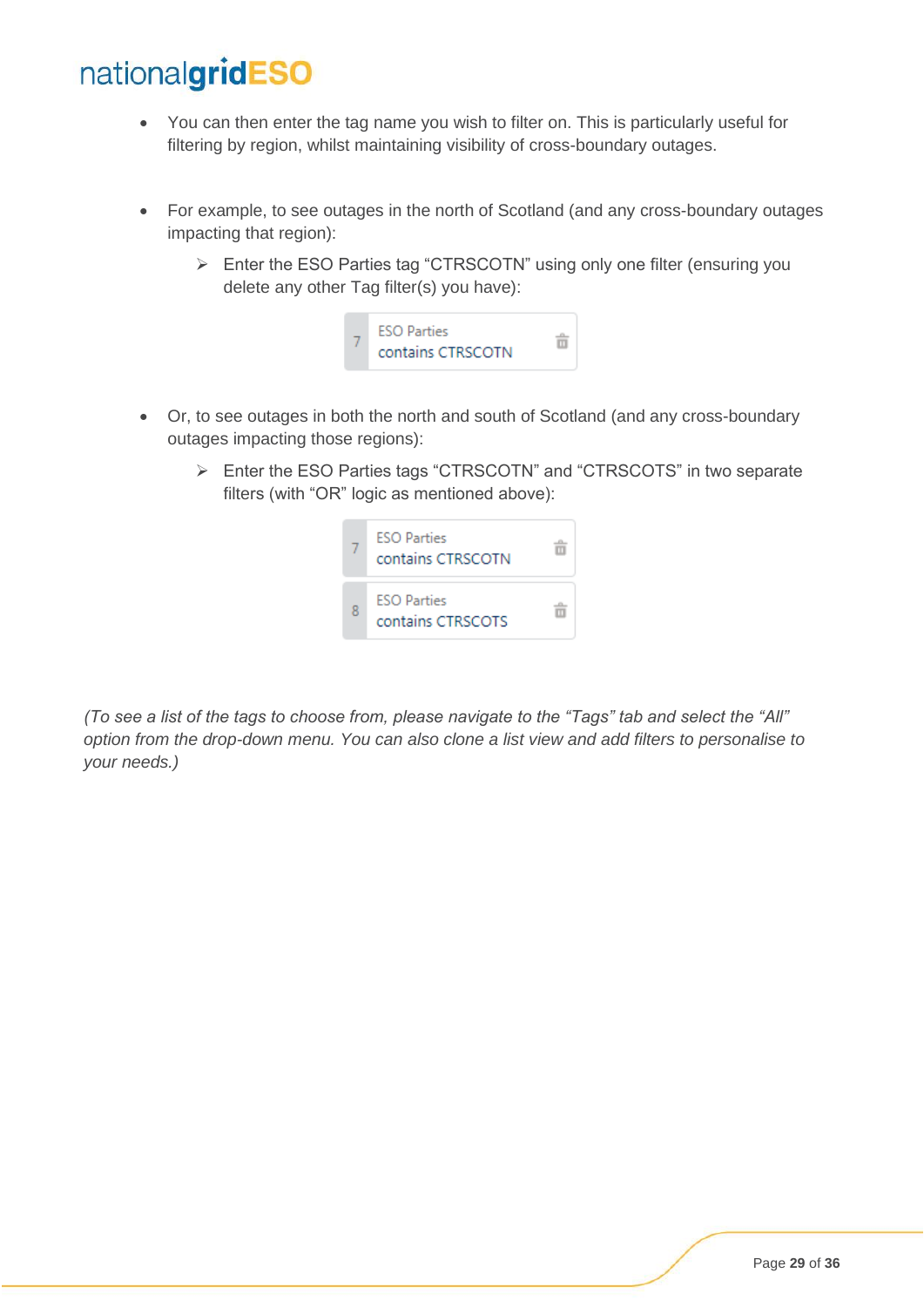#### <span id="page-29-0"></span>**7. Defining Changes Reports**

- **1)** There are two main types of Changes Reports to be created:
	- **a)** A report to show all outages which have changed up to the moment the report is run
	- **b)** A report to show all outages which have changed between a specific period

#### <span id="page-29-1"></span>**7.1a) Show all outages which have changed up to the report run time**

- Follow the instructions in section 1.2a on how to create new reports, ensuring the Report Type chosen is **Outages**.
- Under **Columns**, define each column which you would like to see in the Report by searching for the field name. As the Changes Report will include outage change requests, a customised Outage Number column has been created:

|                                                         | <b>Columns</b>                |   |
|---------------------------------------------------------|-------------------------------|---|
| <b>Outage Number: This is a</b><br>customised Row-Level | Add column                    | Q |
| Formula Column, The<br>instructions on how to           | f <sub>x</sub> Outage Number  | × |
| create this can be found in<br>section 2 of the report. | TO Outage Reference           | × |
|                                                         | <b>Status</b>                 | × |
|                                                         | Change Type                   | × |
|                                                         | <b>Circuit Description</b>    | × |
|                                                         | <b>Additional Description</b> | × |
|                                                         | Planned Start Date/Time       | × |
|                                                         | Planned End Date/Time         | × |
|                                                         | Work Involved                 | × |
|                                                         | <b>Working Time</b>           | × |
|                                                         | <b>ERTS Summary</b>           | × |
|                                                         | # In Service                  | × |
|                                                         | Owner                         | × |
|                                                         | <b>ESO Parties</b>            | × |

(*The column "Last Modified Date" may wish to be added here for you to see when the outage was last changed/updated).*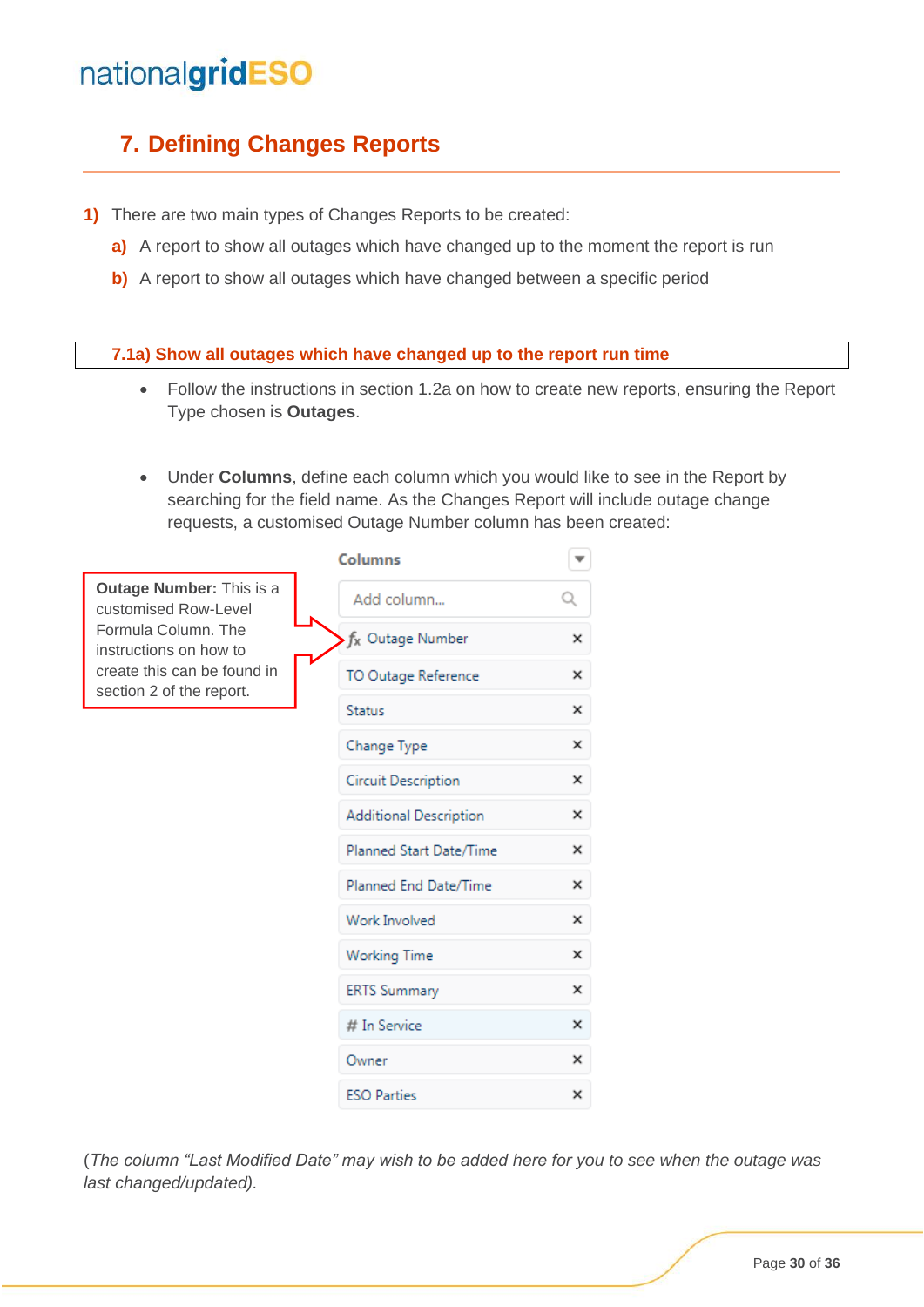• Once the **Show Me** field on the **Filters** tab has been changed to **All outages**, select the following filters:



*For outages starting or ending during a specific period, see 5.1b) for instructions on how to create this type of report and then add in the Last Modified Date filter as required and adjust the Statuses.*

- Next add the Filter logic. The logic will automatically be generated as "**AND**" for each filter chosen.
- Select the pencil icon to edit the logic to appear as below (depending on how many tag fields have been selected):

| INCLUDE ROWS MATCHING                       |   |
|---------------------------------------------|---|
| 1 AND 2 AND (3 AND 4) AND 5<br>AND (6 OR 7) | Í |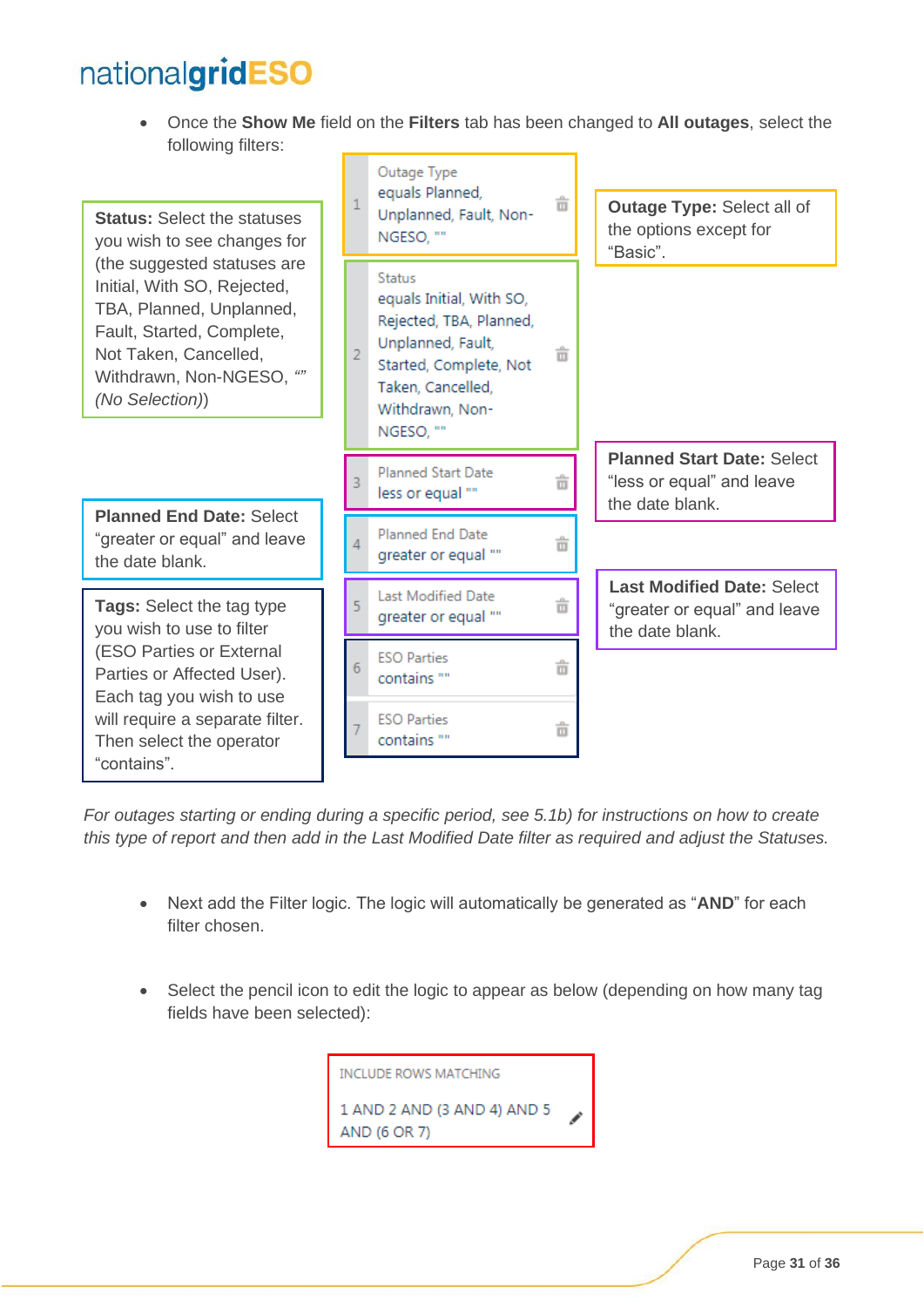• You can then select specific dates to enter into the date filters (note: the end date of your time period needs to be entered into the "Planned Start Date" filter and the start date of your time period needs to be entered into the "Planned End Date" filter):

Outage time period: 20/06/2021 – 29/06/2021

➢ Planned Start date (e.g. 29/06/2021):

| Filter by Planned Start Date |            | $\times$                 |                |                                                        |   |
|------------------------------|------------|--------------------------|----------------|--------------------------------------------------------|---|
| Operator                     |            |                          |                |                                                        |   |
| less or equal                |            | $\overline{\phantom{a}}$ | $\overline{3}$ | <b>Planned Start Date</b><br>less or equal 29-Jun-2021 | 亩 |
| Type                         | Date       | Use relative date        |                |                                                        |   |
| Value<br>▼                   | 29/06/2021 | 齒                        |                |                                                        |   |
| - 0<br>Locked                |            | <b>Apply</b><br>Cancel   |                |                                                        |   |

➢ Planned End date (e.g. 20/06/2021):

| Filter by Planned End Date       | $\times$               |   |                                                      |   |
|----------------------------------|------------------------|---|------------------------------------------------------|---|
| Operator                         |                        |   |                                                      |   |
| greater or equal<br>Date<br>Type | ▼<br>Use relative date | 4 | Planned End Date<br>greater or equal 20-Jun-<br>2021 | 亩 |
| 20/06/2021<br>Value<br>▼         | 齒                      |   |                                                      |   |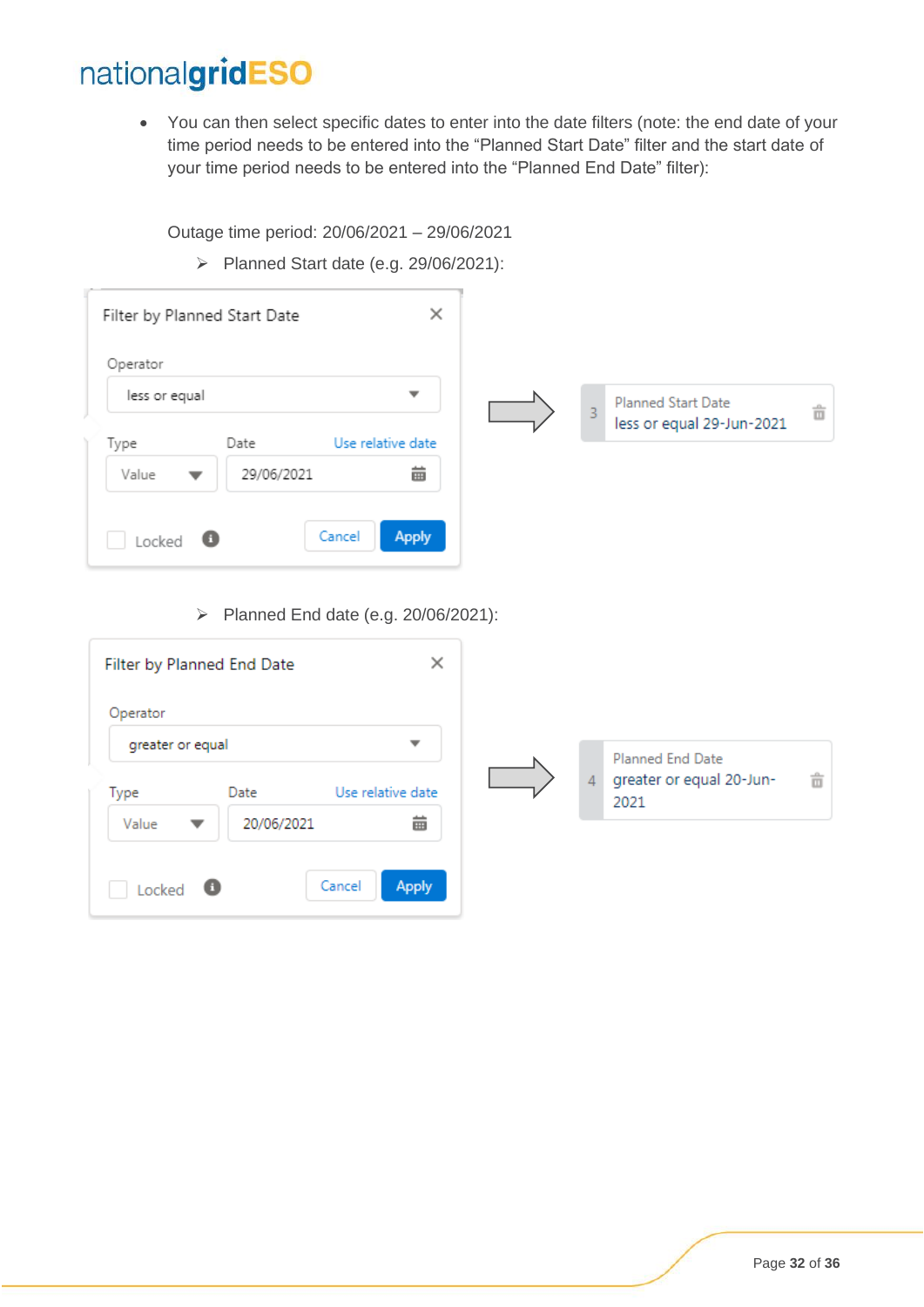Modified time period: 01/06/2021 – present

➢ Last Modified date (e.g. 01/06/2021):

| Operator                 |                    | $\overline{\phantom{a}}$ |                |                                            |   |
|--------------------------|--------------------|--------------------------|----------------|--------------------------------------------|---|
| greater or equal<br>Type | Date               | Use relative date        | $\overline{5}$ | Last Modified Date<br>greater or equal 01- | 亩 |
| Value<br>▼               | 01/06/2021<br>Time | 齒                        |                | Jun-2021 00:00                             |   |
|                          | 00:00              | $\circ$                  |                |                                            |   |

*(Using a relative date allows you to use keywords such as YESTERDAY so that you do not have to adjust the date filter every time you run your report. For a full list of keywords click [here.](https://help.salesforce.com/articleView?id=sf.filter_dates_relative.htm&type=5))*

- You can then enter the tag name you wish to filter on. This is particularly useful for filtering by region, whilst maintaining visibility of cross-boundary outages.
- For example, to see outages in the north of Scotland (and any cross-boundary outages impacting that region):
	- ➢ Enter the ESO Parties tag "CTRSCOTN" using only one filter (ensuring you delete any other Tag filter(s) you have):



- Or, to see outages in both the north and south of Scotland (and any cross-boundary outages impacting those regions):
	- ➢ Enter the ESO Parties tags "CTRSCOTN" and "CTRSCOTS" in two separate filters (with "OR" logic as mentioned above):

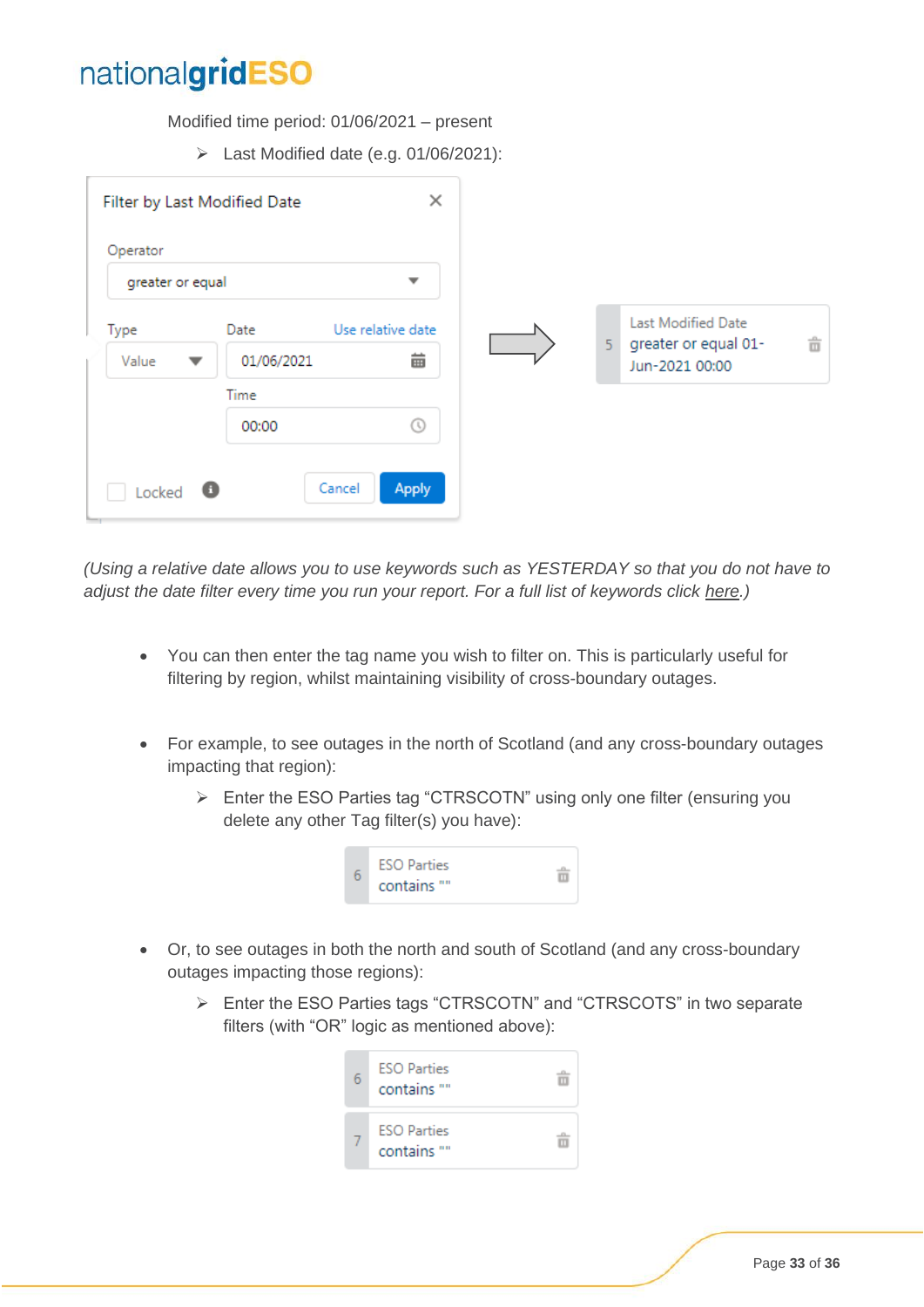<span id="page-33-0"></span>**7.1b) Show all outages which have changed between a specific period** 

- Follow the instructions in section 1.2a on how to create new reports, ensuring the Report Type chosen is **Outages**.
- Under **Columns**, define each column which you would like to see in the Report by searching for the field name (as shown in 7.1a above).
- Once the **Show Me** field on the **Filters** tab has been changed to **All outages**, select the following filters:



*For outages starting or ending during a specific period, see 5.1b) for instructions on how to create this type of report and then add in the Last Modified Date filters as required and adjust the Statuses.*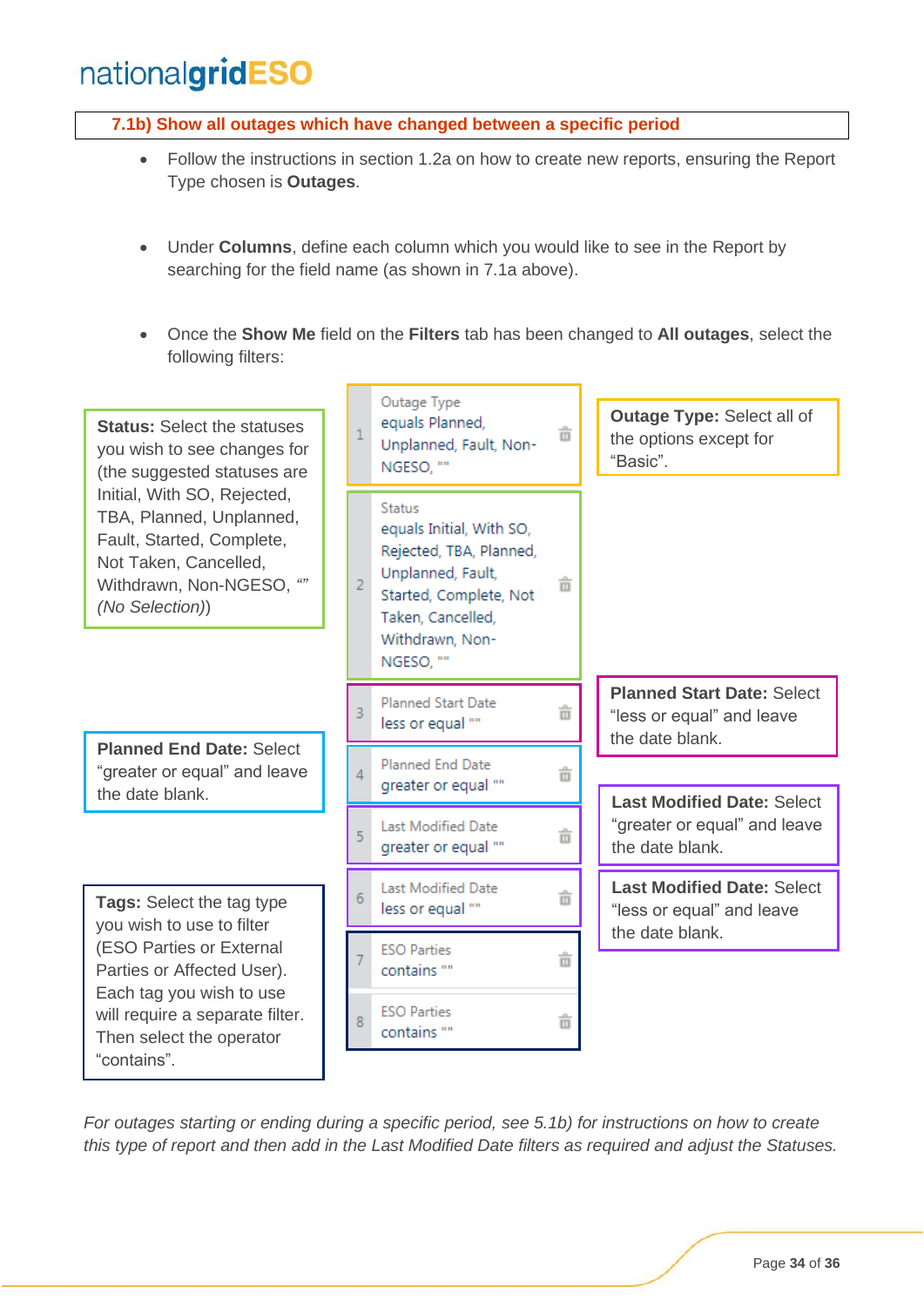- Next add the Filter logic. The logic will automatically be generated as "**AND**" for each filter chosen.
- Select the pencil icon to edit the logic to appear as below (depending on how many tag fields have been selected):



• You can then select specific dates to enter into the date filters (note: the end date of your time period needs to be entered into the "Planned Start Date" filter and the start date of your time period needs to be entered into the "Planned End Date" filter):

Outage time period: 20/06/2021 – 29/06/2021

➢ Planned Start date (e.g. 29/06/2021):



➢ Planned End date (e.g. 20/06/2021):



Modified time period: 01/06/2021 – 17/06/2021

➢ Last Modified date (e.g. 01/06/2021):



➢ Last Modified date (e.g. 17/06/2021):